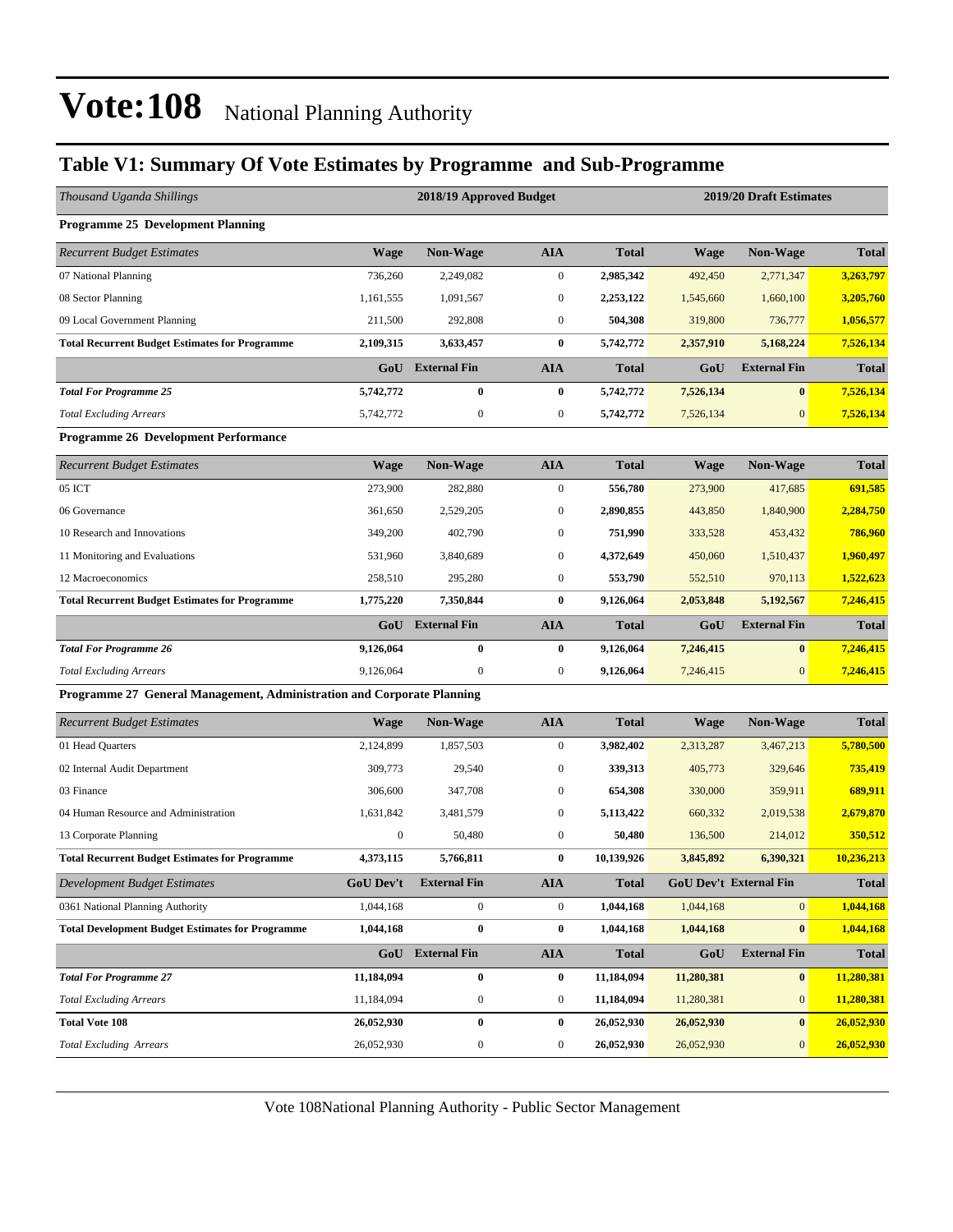### **Table V2: Summary Vote Estimates by Item**

| Thousand Uganda Shillings                                   |            | 2018/19 Approved Budget |                  |              | 2019/20 Draft Estimates |                     |                         |  |  |
|-------------------------------------------------------------|------------|-------------------------|------------------|--------------|-------------------------|---------------------|-------------------------|--|--|
|                                                             | GoU        | <b>External Fin</b>     | AIA              | <b>Total</b> | GoU                     | <b>External Fin</b> | <b>Total</b>            |  |  |
| <b>Employees, Goods and Services (Outputs Provided)</b>     | 25,008,762 | $\bf{0}$                | $\bf{0}$         | 25,008,762   | 25,008,762              | $\bf{0}$            | 25,008,762              |  |  |
| 211103 Allowances (Inc. Casuals, Temporary)                 | 1,630,750  | $\bf{0}$                | $\bf{0}$         | 1,630,750    | 1,466,114               | $\bf{0}$            | 1,466,114               |  |  |
| 211104 Statutory salaries                                   | 8,257,650  | $\bf{0}$                | $\bf{0}$         | 8,257,650    | 8,257,650               | $\bf{0}$            | 8,257,650               |  |  |
| 212101 Social Security Contributions                        | 757,055    | $\bf{0}$                | 0                | 757,055      | 825,765                 | $\bf{0}$            | 825,765                 |  |  |
| 212201 Social Security Contributions                        | 68,710     | $\bf{0}$                | $\bf{0}$         | 68,710       | 105,663                 | $\bf{0}$            | 105,663                 |  |  |
| 213001 Medical expenses (To employees)                      | 465,622    | $\bf{0}$                | $\bf{0}$         | 465,622      | 319,344                 | $\bf{0}$            | 319,344                 |  |  |
| 213002 Incapacity, death benefits and funeral expenses      | 24,000     | $\bf{0}$                | 0                | 24,000       | 112,000                 | $\bf{0}$            | 112,000                 |  |  |
| 213004 Gratuity Expenses                                    | 2,432,985  | $\bf{0}$                | $\bf{0}$         | 2,432,985    | 2,477,295               | $\bf{0}$            | 2,477,295               |  |  |
| 221001 Advertising and Public Relations                     | 252,980    | $\bf{0}$                | $\bf{0}$         | 252,980      | 266,720                 | $\bf{0}$            | 266,720                 |  |  |
| 221002 Workshops and Seminars                               | 1,584,485  | $\bf{0}$                | $\bf{0}$         | 1,584,485    | 1,836,600               | $\bf{0}$            | 1,836,600               |  |  |
| 221003 Staff Training                                       | 295,320    | $\bf{0}$                | $\bf{0}$         | 295,320      | 341,980                 | $\bf{0}$            | 341,980                 |  |  |
| 221004 Recruitment Expenses                                 | $\bf{0}$   | $\bf{0}$                | $\bf{0}$         | 0            | 59,287                  | $\bf{0}$            | 59,287                  |  |  |
| 221005 Hire of Venue (chairs, projector, etc)               | 12,600     | $\bf{0}$                | 0                | 12,600       | 50,400                  | $\bf{0}$            | 50,400                  |  |  |
| 221007 Books, Periodicals & Newspapers                      | 42,736     | $\bf{0}$                | 0                | 42,736       | 42,124                  | $\bf{0}$            | 42,124                  |  |  |
| 221008 Computer supplies and Information Technology<br>(TT) | $\bf{0}$   | $\bf{0}$                | $\bf{0}$         | 0            | 76,750                  | $\bf{0}$            | 76,750                  |  |  |
| 221009 Welfare and Entertainment                            | 462,758    | $\bf{0}$                | $\bf{0}$         | 462,758      | 842,298                 | $\bf{0}$            | 842,298                 |  |  |
| 221010 Special Meals and Drinks                             | 71,280     | $\bf{0}$                | $\bf{0}$         | 71,280       | 12,800                  | $\bf{0}$            | 12,800                  |  |  |
| 221011 Printing, Stationery, Photocopying and Binding       | 589,235    | $\bf{0}$                | $\bf{0}$         | 589,235      | 351,484                 | $\bf{0}$            | 351,484                 |  |  |
| 221012 Small Office Equipment                               | 0          | $\bf{0}$                | $\bf{0}$         | 0            | 17,300                  | $\bf{0}$            | 17,300                  |  |  |
| 221016 IFMS Recurrent costs                                 | 52,502     | $\bf{0}$                | 0                | 52,502       | 35,962                  | $\bf{0}$            | 35,962                  |  |  |
| 221017 Subscriptions                                        | 996,026    | $\bf{0}$                | 0                | 996,026      | 824,900                 | $\bf{0}$            | 824,900                 |  |  |
| 221020 IPPS Recurrent Costs                                 | 15,600     | $\bf{0}$                | 0                | 15,600       | 20,000                  | $\bf{0}$            | 20,000                  |  |  |
| 222001 Telecommunications                                   | 148,680    | $\bf{0}$                | $\bf{0}$         | 148,680      | 190,000                 | $\bf{0}$            | 190,000                 |  |  |
| 222002 Postage and Courier                                  | 16,400     | $\bf{0}$                | $\bf{0}$         | 16,400       | 3,800                   | $\bf{0}$            | 3,800                   |  |  |
| 222003 Information and communications technology<br>(ICT)   | 20,000     | $\bf{0}$                | 0                | 20,000       | $\bf{0}$                | $\bf{0}$            | $\overline{\mathbf{0}}$ |  |  |
| 223002 Rates                                                | 24,000     | $\bf{0}$                | $\bf{0}$         | 24,000       | 12,300                  | $\bf{0}$            | 12,300                  |  |  |
| 223004 Guard and Security services                          | 64,800     | $\bf{0}$                | 0                | 64,800       | 86,400                  | $\bf{0}$            | 86,400                  |  |  |
| 223005 Electricity                                          | 72,000     | $\bf{0}$                | $\bf{0}$         | 72,000       | 41,000                  | $\bf{0}$            | 41,000                  |  |  |
| 223006 Water                                                | 16,000     | $\bf{0}$                | $\bf{0}$         | 16,000       | 16,400                  | $\bf{0}$            | 16,400                  |  |  |
| 225001 Consultancy Services- Short term                     | 4,242,530  | $\bf{0}$                | $\boldsymbol{0}$ | 4,242,530    | 2,196,750               | $\bf{0}$            | 2,196,750               |  |  |
| 226002 Licenses                                             | $\bf{0}$   | $\bf{0}$                | $\boldsymbol{0}$ | $\bf{0}$     | 90,000                  | $\bf{0}$            | 90,000                  |  |  |
| 227001 Travel inland                                        | 501,152    | $\bf{0}$                | $\bf{0}$         | 501,152      | 1,093,775               | $\bf{0}$            | 1,093,775               |  |  |
| 227002 Travel abroad                                        | 917,012    | $\bf{0}$                | $\bf{0}$         | 917,012      | 1,735,192               | $\bf{0}$            | 1,735,192               |  |  |
| 227004 Fuel, Lubricants and Oils                            | 711,108    | $\bf{0}$                | $\bf{0}$         | 711,108      | 820,908                 | $\bf{0}$            | 820,908                 |  |  |
| 228001 Maintenance - Civil                                  | 69,066     | $\bf{0}$                | $\bf{0}$         | 69,066       | 115,100                 | $\bf{0}$            | 115,100                 |  |  |
| 228002 Maintenance - Vehicles                               | 136,920    | $\bf{0}$                | $\bf{0}$         | 136,920      | 263,100                 | $\bf{0}$            | 263,100                 |  |  |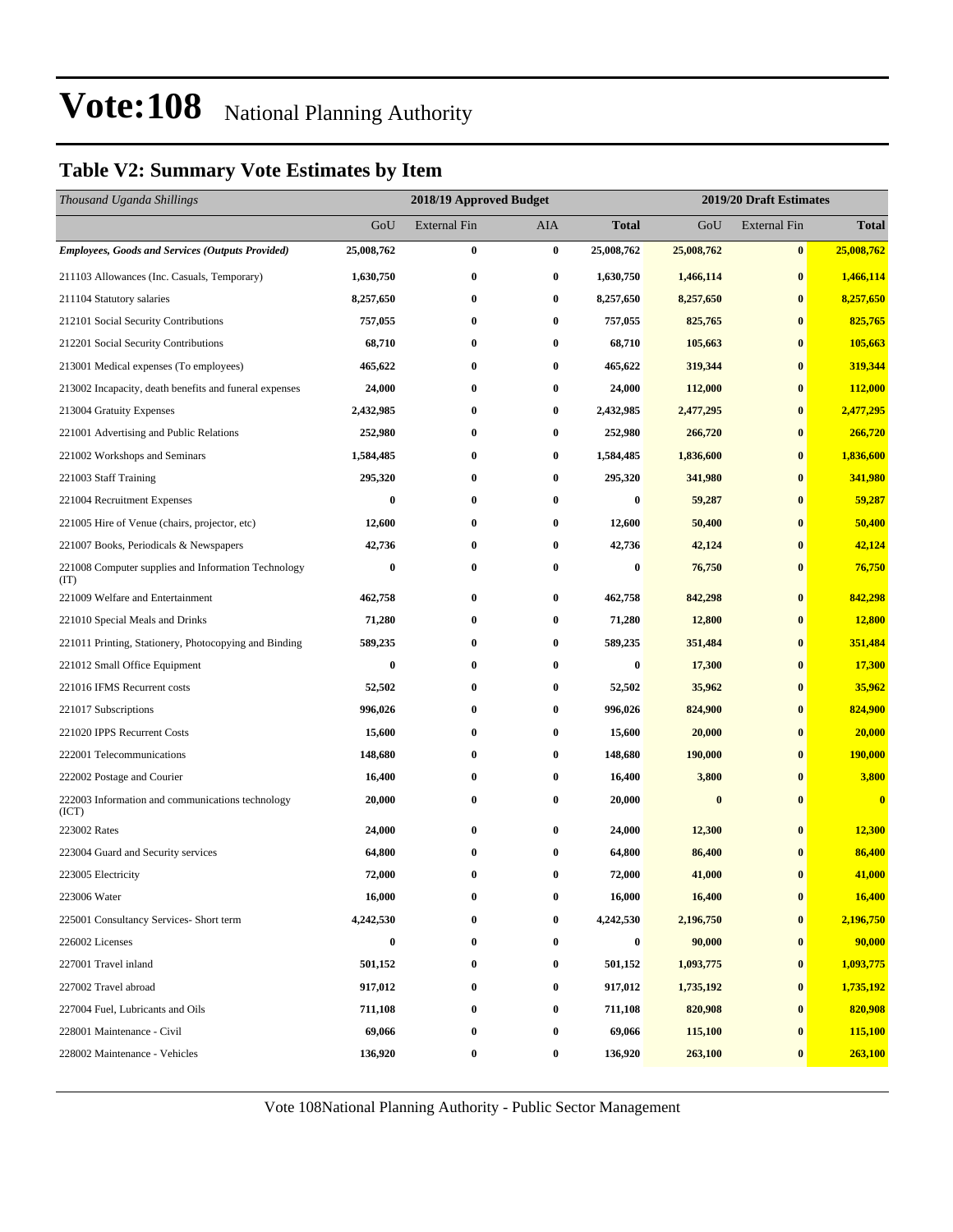| 228003 Maintenance – Machinery, Equipment &<br>Furniture | 56,800     | $\bf{0}$     | 0        | 56,800     | 1,600      | $\mathbf{0}$ | 1.600        |
|----------------------------------------------------------|------------|--------------|----------|------------|------------|--------------|--------------|
| <b>Investment</b> (Capital Purchases)                    | 1,044,168  | $\mathbf{0}$ | 0        | 1,044,168  | 1,044,168  |              | 1,044,168    |
| 312101 Non-Residential Buildings                         | 500,168    | $\bf{0}$     | 0        | 500,168    | 414,168    | $\mathbf{0}$ | 414,168      |
| 312201 Transport Equipment                               | 486,000    | $\bf{0}$     | 0        | 486,000    | 630,000    | $\mathbf{0}$ | 630,000      |
| 312211 Office Equipment                                  | 58,000     | $\bf{0}$     | 0        | 58,000     | $\bf{0}$   | $\mathbf{0}$ | $\mathbf{0}$ |
| <b>Grand Total Vote 108</b>                              | 26,052,930 | $\bf{0}$     | $\bf{0}$ | 26,052,930 | 26,052,930 | $\mathbf{0}$ | 26,052,930   |
| <b>Total Excluding Arrears</b>                           | 26,052,930 | $\mathbf{0}$ | $\theta$ | 26,052,930 | 26,052,930 | $\mathbf{0}$ | 26,052,930   |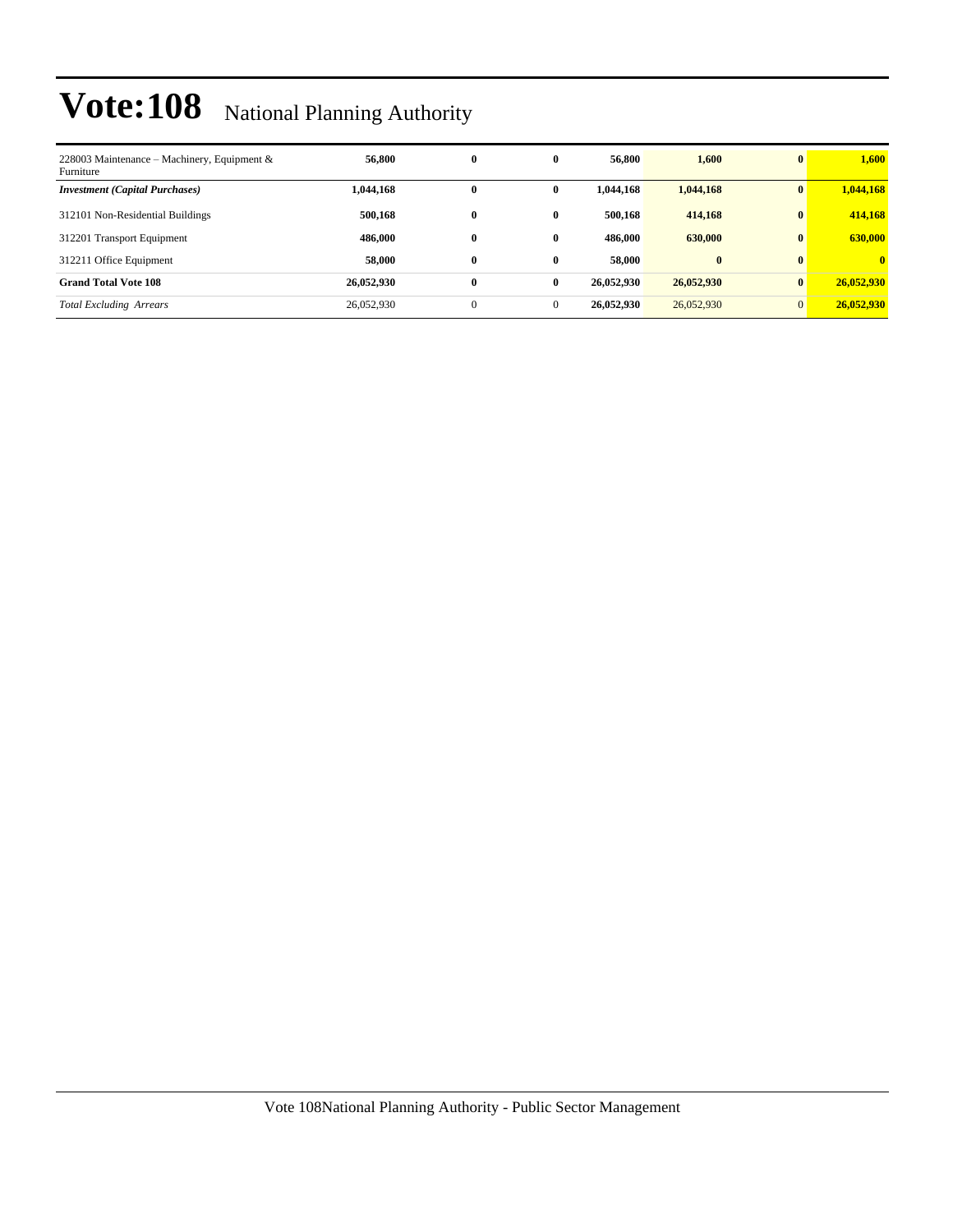#### **Table V3: Detailed Estimates by Programme, Sub Programme, Output and Item**

#### *Programmme 25 Development Planning*

*Recurrent Budget Estimates*

#### **SubProgramme 07 National Planning**

| Thousand Uganda Shillings                                      |                  | 2018/19 Approved Budget |                |              |                  | 2019/20 Draft Estimates |              |
|----------------------------------------------------------------|------------------|-------------------------|----------------|--------------|------------------|-------------------------|--------------|
| <b>Outputs Provided</b>                                        | Wage             | Non Wage                | <b>AIA</b>     | <b>Total</b> | Wage             | Non Wage                | <b>Total</b> |
| Output 132501 Functional Planning Systems and Frameworks/Plans |                  |                         |                |              |                  |                         |              |
| 211103 Allowances (Inc. Casuals, Temporary)                    | $\overline{0}$   | 56,190                  | $\overline{0}$ | 56,190       | $\Omega$         | 95,759                  | 95,759       |
| 211104 Statutory salaries                                      | 736,260          | $\overline{0}$          | $\mathbf{0}$   | 736,260      | 492,450          | $\mathbf{0}$            | 492,450      |
| 212101 Social Security Contributions                           | $\boldsymbol{0}$ | 76,356                  | $\mathbf{0}$   | 76,356       | $\boldsymbol{0}$ | 49,245                  | 49,245       |
| 213001 Medical expenses (To employees)                         | $\overline{0}$   | 41,400                  | $\mathbf{0}$   | 41,400       | $\overline{0}$   | 23,411                  | 23,411       |
| 213004 Gratuity Expenses                                       | $\Omega$         | 229,068                 | $\Omega$       | 229,068      | $\overline{0}$   | 147,735                 | 147,735      |
| 221002 Workshops and Seminars                                  | $\Omega$         | 416,000                 | $\Omega$       | 416,000      | $\overline{0}$   | 988,300                 | 988,300      |
| 221003 Staff Training                                          | $\overline{0}$   | 43,320                  | $\overline{0}$ | 43,320       | $\boldsymbol{0}$ | $\Omega$                | $\mathbf{0}$ |
| 221009 Welfare and Entertainment                               | $\overline{0}$   | 34,040                  | $\mathbf{0}$   | 34,040       | $\mathbf{0}$     | 21,256                  | 21,256       |
| 221011 Printing, Stationery, Photocopying and Binding          | $\overline{0}$   | 42,700                  | $\mathbf{0}$   | 42,700       | $\overline{0}$   | $\mathbf{0}$            | $\bf{0}$     |
| 221017 Subscriptions                                           | $\overline{0}$   | $\overline{0}$          | $\mathbf{0}$   | $\mathbf{0}$ | $\mathbf{0}$     | 8,000                   | 8,000        |
| 222001 Telecommunications                                      | $\overline{0}$   | 9.600                   | $\mathbf{0}$   | 9.600        | $\overline{0}$   | 5,760                   | 5.760        |
| 225001 Consultancy Services- Short term                        | $\overline{0}$   | 973,360                 | $\mathbf{0}$   | 973,360      | $\overline{0}$   | 969,000                 | 969,000      |
| 227001 Travel inland                                           | $\Omega$         | 144,840                 | $\Omega$       | 144,840      | $\Omega$         | 351,300                 | 351,300      |
| 227002 Travel abroad                                           | $\overline{0}$   | 120,000                 | $\overline{0}$ | 120,000      | $\overline{0}$   | 68,900                  | 68,900       |
| 227004 Fuel, Lubricants and Oils                               | $\overline{0}$   | 62,208                  | $\overline{0}$ | 62,208       | $\overline{0}$   | 42,682                  | 42,682       |
| <b>Total Cost of Output 01</b>                                 | 736,260          | 2,249,082               | 0              | 2,985,342    | 492,450          | 2,771,347               | 3,263,797    |
| <b>Total Cost Of Outputs Provided</b>                          | 736,260          | 2,249,082               | $\bf{0}$       | 2,985,342    | 492,450          | 2,771,347               | 3,263,797    |
| <b>Total Cost for SubProgramme 07</b>                          | 736,260          | 2,249,082               | $\bf{0}$       | 2,985,342    | 492,450          | 2,771,347               | 3,263,797    |
| <b>Total Excluding Arrears</b>                                 | 736,260          | 2,249,082               | $\Omega$       | 2,985,342    | 492,450          | 2,771,347               | 3,263,797    |

#### **SubProgramme 08 Sector Planning**

| Thousand Uganda Shillings                                              |                | 2018/19 Approved Budget |              |              |              | 2019/20 Draft Estimates |              |  |  |
|------------------------------------------------------------------------|----------------|-------------------------|--------------|--------------|--------------|-------------------------|--------------|--|--|
| <b>Outputs Provided</b>                                                | Wage           | Non Wage                | AIA          | <b>Total</b> | Wage         | Non Wage                | <b>Total</b> |  |  |
| Output 132502 Strenghening Planning capacity at National and LG Levels |                |                         |              |              |              |                         |              |  |  |
| 211103 Allowances (Inc. Casuals, Temporary)                            | $\mathbf{0}$   | 4,095                   | $\mathbf{0}$ | 4,095        | $\mathbf{0}$ | 86,980                  | 86,980       |  |  |
| 211104 Statutory salaries                                              | 1,161,555      | $\mathbf{0}$            | $\mathbf{0}$ | 1,161,555    | 1,545,660    | $\mathbf{0}$            | 1,545,660    |  |  |
| 212101 Social Security Contributions                                   | $\mathbf{0}$   | 124,671                 | $\mathbf{0}$ | 124,671      | $\mathbf{0}$ | 154,566                 | 154,566      |  |  |
| 213001 Medical expenses (To employees)                                 | $\mathbf{0}$   | 55,500                  | $\mathbf{0}$ | 55,500       | $\mathbf{0}$ | 70,233                  | 70,233       |  |  |
| 213004 Gratuity Expenses                                               | $\overline{0}$ | 374,013                 | $\mathbf{0}$ | 374,013      | $\mathbf{0}$ | 463,698                 | 463,698      |  |  |
| 221002 Workshops and Seminars                                          | $\overline{0}$ | 226,390                 | $\mathbf{0}$ | 226,390      | $\mathbf{0}$ | 153,200                 | 153,200      |  |  |
| 221003 Staff Training                                                  | $\mathbf{0}$   | $\mathbf{0}$            | $\Omega$     | $\bf{0}$     | $\mathbf{0}$ | 82,000                  | 82,000       |  |  |
| 221005 Hire of Venue (chairs, projector, etc)                          | $\mathbf{0}$   | 2,000                   | $\mathbf{0}$ | 2,000        | $\mathbf{0}$ | $\mathbf{0}$            | $\mathbf{0}$ |  |  |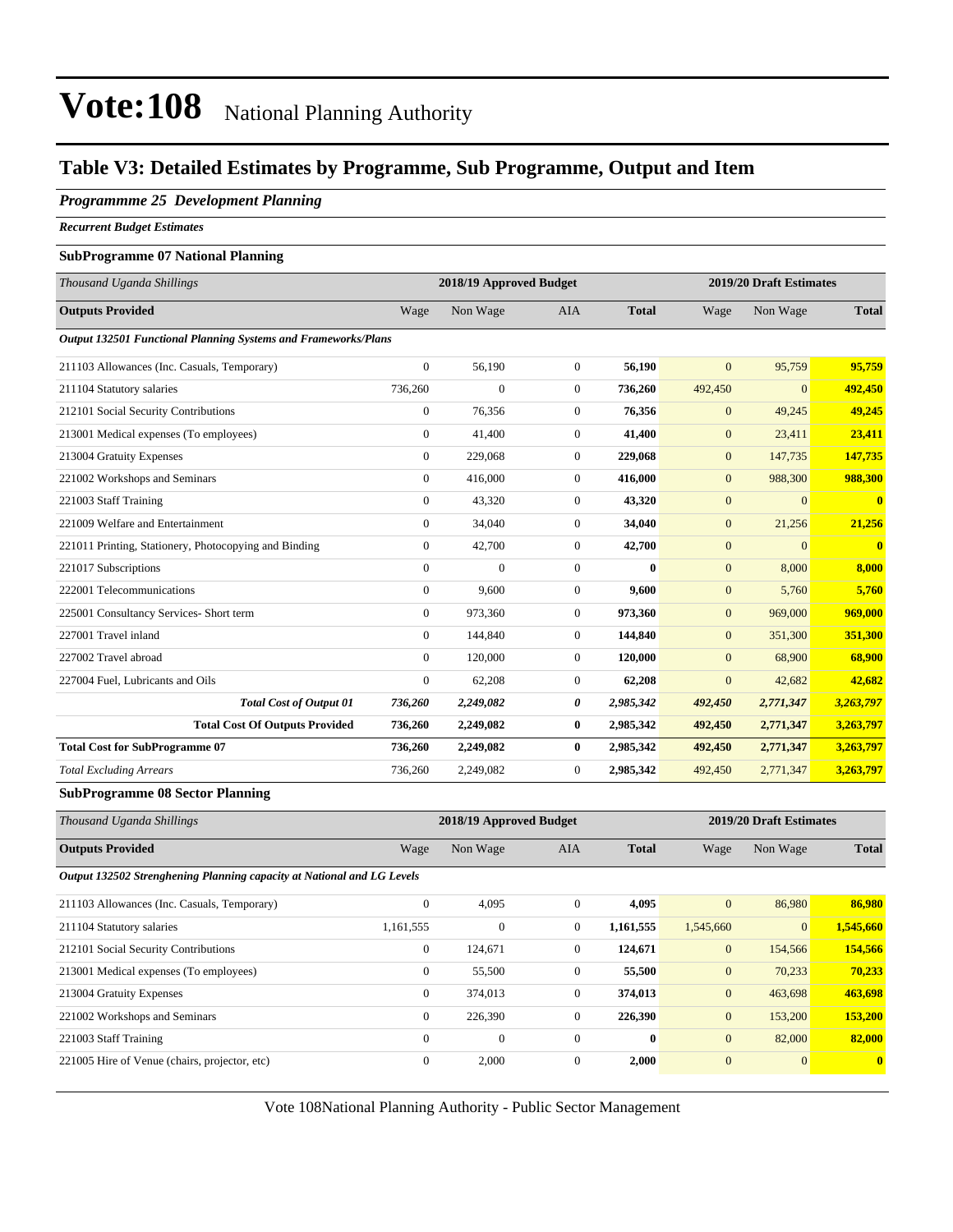| 221009 Welfare and Entertainment                                       | $\overline{0}$ | 50,800                  | $\Omega$         | 50,800       | $\mathbf{0}$     | 60,768                  | 60,768        |
|------------------------------------------------------------------------|----------------|-------------------------|------------------|--------------|------------------|-------------------------|---------------|
| 221010 Special Meals and Drinks                                        | $\overline{0}$ | $\mathbf{0}$            | $\mathbf{0}$     | $\bf{0}$     | $\mathbf{0}$     | 6,800                   | 6,800         |
| 221011 Printing, Stationery, Photocopying and Binding                  | $\overline{0}$ | $\mathbf{0}$            | $\mathbf{0}$     | $\bf{0}$     | $\mathbf{0}$     | 600                     | 600           |
| 221017 Subscriptions                                                   | $\Omega$       | $\mathbf{0}$            | $\mathbf{0}$     | $\mathbf{0}$ | $\mathbf{0}$     | 3,000                   | 3,000         |
| 222001 Telecommunications                                              | $\overline{0}$ | 14,640                  | $\mathbf{0}$     | 14,640       | $\mathbf{0}$     | 19,000                  | <b>19,000</b> |
| 225001 Consultancy Services- Short term                                | $\Omega$       | 93,000                  | $\Omega$         | 93,000       | $\mathbf{0}$     | 50,000                  | 50,000        |
| 227001 Travel inland                                                   | $\overline{0}$ | 32,700                  | $\boldsymbol{0}$ | 32,700       | $\mathbf{0}$     | 221,300                 | 221,300       |
| 227002 Travel abroad                                                   | $\overline{0}$ | 8,350                   | $\mathbf{0}$     | 8,350        | $\mathbf{0}$     | 137,900                 | 137,900       |
| 227004 Fuel, Lubricants and Oils                                       | $\mathbf{0}$   | 105,408                 | $\mathbf{0}$     | 105,408      | $\boldsymbol{0}$ | 150,055                 | 150,055       |
| <b>Total Cost of Output 02</b>                                         | 1,161,555      | 1,091,567               | 0                | 2,253,122    | 1,545,660        | 1,660,100               | 3,205,760     |
| <b>Total Cost Of Outputs Provided</b>                                  | 1,161,555      | 1,091,567               | $\bf{0}$         | 2,253,122    | 1,545,660        | 1,660,100               | 3,205,760     |
| <b>Total Cost for SubProgramme 08</b>                                  | 1,161,555      | 1,091,567               | $\bf{0}$         | 2,253,122    | 1,545,660        | 1,660,100               | 3,205,760     |
| <b>Total Excluding Arrears</b>                                         | 1,161,555      | 1,091,567               | $\mathbf{0}$     | 2,253,122    | 1,545,660        | 1,660,100               | 3,205,760     |
| <b>SubProgramme 09 Local Government Planning</b>                       |                |                         |                  |              |                  |                         |               |
| Thousand Uganda Shillings                                              |                | 2018/19 Approved Budget |                  |              |                  | 2019/20 Draft Estimates |               |
| <b>Outputs Provided</b>                                                | Wage           | Non Wage                | <b>AIA</b>       | <b>Total</b> | Wage             | Non Wage                | <b>Total</b>  |
| Output 132502 Strenghening Planning capacity at National and LG Levels |                |                         |                  |              |                  |                         |               |
| 211104 Statutory salaries                                              | 211,500        | $\mathbf{0}$            | $\mathbf{0}$     | 211,500      | 319,800          | $\overline{0}$          | 319,800       |
| 212101 Social Security Contributions                                   | $\mathbf{0}$   | 21,150                  | $\mathbf{0}$     | 21,150       | $\mathbf{0}$     | 31,980                  | 31,980        |
|                                                                        |                |                         |                  |              | $\sim$           |                         |               |

| 213001 Medical expenses (To employees)  | $\boldsymbol{0}$ | 11,100           | $\overline{0}$ | 11,100       | $\mathbf{0}$   | 11,706  | 11,706        |
|-----------------------------------------|------------------|------------------|----------------|--------------|----------------|---------|---------------|
| 213004 Gratuity Expenses                | $\bf{0}$         | 63,450           | $\overline{0}$ | 63,450       | $\mathbf{0}$   | 95,940  | 95,940        |
| 221002 Workshops and Seminars           | $\overline{0}$   | 130,000          | $\mathbf{0}$   | 130,000      | $\overline{0}$ | 315,000 | 315,000       |
| 221009 Welfare and Entertainment        | $\mathbf{0}$     | 8,620            | $\overline{0}$ | 8,620        | $\mathbf{0}$   | 10,128  | 10,128        |
| 222001 Telecommunications               | $\mathbf{0}$     | 3,120            | $\overline{0}$ | 3,120        | $\mathbf{0}$   | 3,120   | 3,120         |
| 225001 Consultancy Services- Short term | $\mathbf{0}$     | 32,040           | $\mathbf{0}$   | 32,040       | $\mathbf{0}$   | 171,000 | 171,000       |
| 227001 Travel inland                    | $\overline{0}$   | $\boldsymbol{0}$ | $\overline{0}$ | $\mathbf{0}$ | $\mathbf{0}$   | 18,900  | <b>18,900</b> |
| 227002 Travel abroad                    | $\mathbf{0}$     | $\mathbf{0}$     | $\overline{0}$ | $\mathbf{0}$ | $\mathbf{0}$   | 52,500  | 52,500        |
| 227004 Fuel, Lubricants and Oils        | $\overline{0}$   | 23,328           | $\overline{0}$ | 23,328       | $\overline{0}$ | 26,503  | 26,503        |
| <b>Total Cost of Output 02</b>          | 211,500          | 292,808          | 0              | 504,308      | 319,800        | 736,777 | 1,056,577     |
| <b>Total Cost Of Outputs Provided</b>   | 211,500          | 292,808          | $\bf{0}$       | 504,308      | 319,800        | 736,777 | 1,056,577     |
| <b>Total Cost for SubProgramme 09</b>   | 211,500          | 292,808          | $\bf{0}$       | 504,308      | 319,800        | 736,777 | 1,056,577     |
| <b>Total Excluding Arrears</b>          | 211,500          | 292,808          | $\Omega$       | 504,308      | 319,800        | 736,777 | 1,056,577     |

|                                    | GoU       | <b>External Fin</b> | AIA | <b>Total</b> | GoU       | <b>External Fin</b> | <b>Total</b> |
|------------------------------------|-----------|---------------------|-----|--------------|-----------|---------------------|--------------|
| <b>Total Cost for Programme 25</b> | 5,742,772 |                     |     | 5,742,772    | 7,526,134 |                     | 7,526,134    |
| <b>Total Excluding Arrears</b>     | 5,742,772 |                     |     | 5.742.772    | 7,526,134 |                     | 7,526,134    |
|                                    |           |                     |     |              |           |                     |              |

*Programmme 26 Development Performance*

*Recurrent Budget Estimates*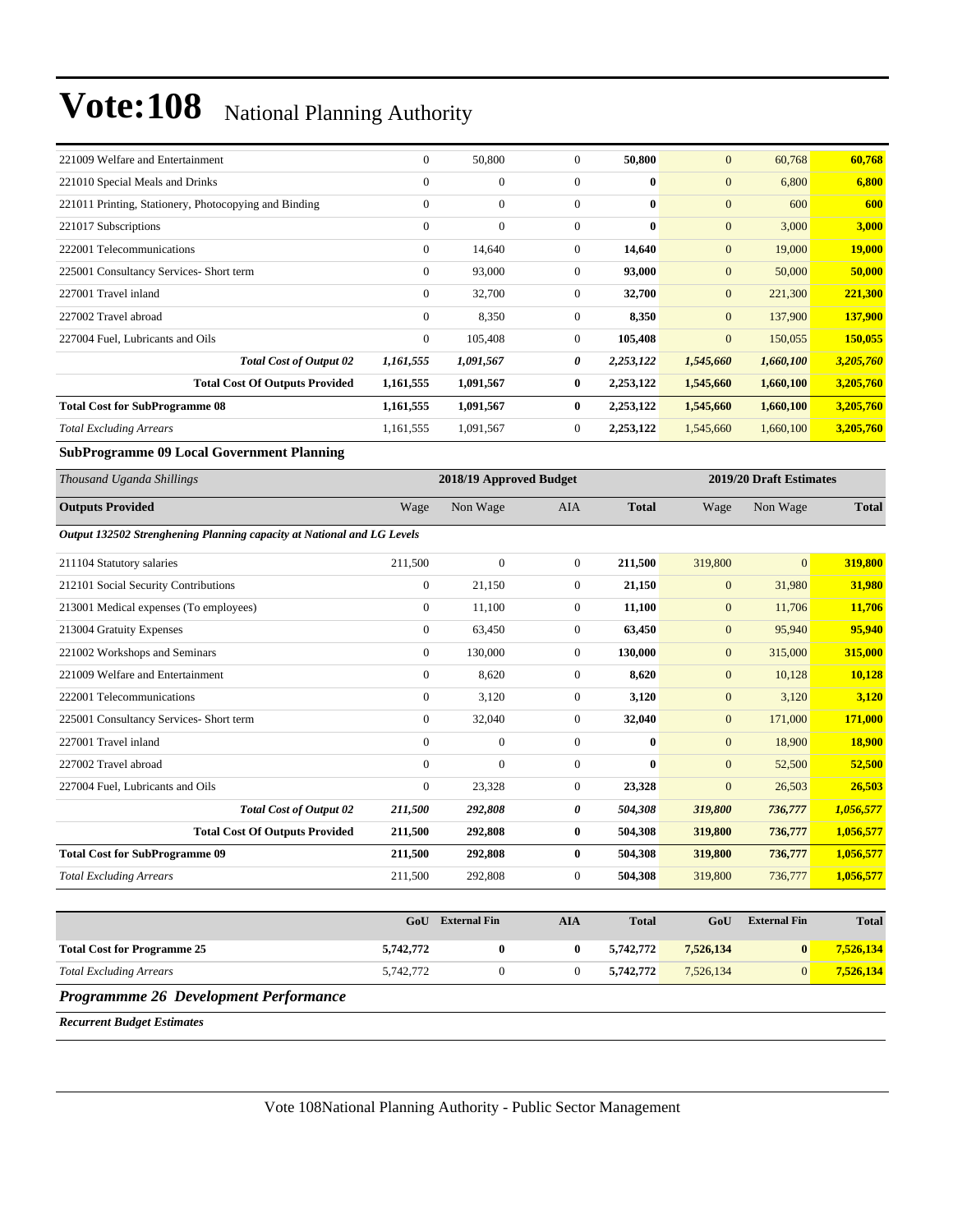#### **SubProgramme 05 ICT**

| Thousand Uganda Shillings                                |                  | 2018/19 Approved Budget |                  |              |                  | 2019/20 Draft Estimates |              |
|----------------------------------------------------------|------------------|-------------------------|------------------|--------------|------------------|-------------------------|--------------|
| <b>Outputs Provided</b>                                  | Wage             | Non Wage                | AIA              | <b>Total</b> | Wage             | Non Wage                | <b>Total</b> |
| <b>Output 132601 Functional Think Tank</b>               |                  |                         |                  |              |                  |                         |              |
| 211104 Statutory salaries                                | 273,900          | $\boldsymbol{0}$        | $\mathbf{0}$     | 273,900      | 273,900          | $\overline{0}$          | 273,900      |
| 212101 Social Security Contributions                     | $\mathbf{0}$     | 27,390                  | $\boldsymbol{0}$ | 27,390       | $\mathbf{0}$     | 27,390                  | 27,390       |
| 213001 Medical expenses (To employees)                   | $\boldsymbol{0}$ | 11,100                  | $\boldsymbol{0}$ | 11,100       | $\boldsymbol{0}$ | 11,706                  | 11,706       |
| 213004 Gratuity Expenses                                 | $\boldsymbol{0}$ | 61,470                  | $\boldsymbol{0}$ | 61,470       | $\boldsymbol{0}$ | 82,170                  | 82,170       |
| 221002 Workshops and Seminars                            | $\boldsymbol{0}$ | 41,050                  | $\boldsymbol{0}$ | 41,050       | $\mathbf{0}$     | $\overline{0}$          | $\bf{0}$     |
| 221003 Staff Training                                    | $\mathbf{0}$     | $\boldsymbol{0}$        | $\boldsymbol{0}$ | $\bf{0}$     | $\mathbf{0}$     | 34,000                  | 34,000       |
| 221008 Computer supplies and Information Technology (IT) | $\boldsymbol{0}$ | $\overline{0}$          | $\boldsymbol{0}$ | $\mathbf{0}$ | $\mathbf{0}$     | 50,250                  | 50,250       |
| 221009 Welfare and Entertainment                         | $\boldsymbol{0}$ | 10,420                  | $\boldsymbol{0}$ | 10,420       | $\boldsymbol{0}$ | 15,128                  | 15,128       |
| 221017 Subscriptions                                     | $\boldsymbol{0}$ | 10,266                  | $\boldsymbol{0}$ | 10,266       | $\boldsymbol{0}$ | $\mathbf{0}$            | $\mathbf{0}$ |
| 222001 Telecommunications                                | $\boldsymbol{0}$ | 3,120                   | $\boldsymbol{0}$ | 3,120        | $\mathbf{0}$     | 3,120                   | 3,120        |
| 222003 Information and communications technology (ICT)   | $\boldsymbol{0}$ | 20,000                  | $\boldsymbol{0}$ | 20,000       | $\mathbf{0}$     | $\overline{0}$          | $\mathbf{0}$ |
| 225001 Consultancy Services- Short term                  | $\boldsymbol{0}$ | 25,200                  | $\boldsymbol{0}$ | 25,200       | $\mathbf{0}$     | 110,000                 | 110,000      |
| 227001 Travel inland                                     | $\mathbf{0}$     | $\boldsymbol{0}$        | $\boldsymbol{0}$ | $\bf{0}$     | $\mathbf{0}$     | 2,400                   | 2,400        |
| 227002 Travel abroad                                     | $\boldsymbol{0}$ | $\overline{0}$          | $\boldsymbol{0}$ | $\bf{0}$     | $\mathbf{0}$     | 56,000                  | 56,000       |
| 227004 Fuel, Lubricants and Oils                         | $\boldsymbol{0}$ | 22,464                  | $\boldsymbol{0}$ | 22,464       | $\mathbf{0}$     | 25,522                  | 25,522       |
| 228003 Maintenance – Machinery, Equipment & Furniture    | $\mathbf{0}$     | 50,400                  | $\boldsymbol{0}$ | 50,400       | $\overline{0}$   | $\overline{0}$          | $\bf{0}$     |
| <b>Total Cost of Output 01</b>                           | 273,900          | 282,880                 | 0                | 556,780      | 273,900          | 417,685                 | 691,585      |
| <b>Total Cost Of Outputs Provided</b>                    | 273,900          | 282,880                 | $\bf{0}$         | 556,780      | 273,900          | 417,685                 | 691,585      |
| <b>Total Cost for SubProgramme 05</b>                    | 273,900          | 282,880                 | $\bf{0}$         | 556,780      | 273,900          | 417,685                 | 691,585      |
| <b>Total Excluding Arrears</b>                           | 273,900          | 282,880                 | $\boldsymbol{0}$ | 556,780      | 273,900          | 417,685                 | 691,585      |
| <b>SubProgramme 06 Governance</b>                        |                  |                         |                  |              |                  |                         |              |
| Thousand Uganda Shillings                                |                  | 2018/19 Approved Budget |                  |              |                  | 2019/20 Draft Estimates |              |
| <b>Outputs Provided</b>                                  | Wage             | Non Wage                | AIA              | <b>Total</b> | Wage             | Non Wage                | <b>Total</b> |
| Output 132601 Functional Think Tank                      |                  |                         |                  |              |                  |                         |              |
| 211103 Allowances (Inc. Casuals, Temporary)              | $\mathbf{0}$     | 302,295                 | $\boldsymbol{0}$ | 302,295      | $\mathbf{0}$     | 327,875                 | 327,875      |
| 211104 Statutory salaries                                | 361.650          | $\boldsymbol{0}$        | $\boldsymbol{0}$ | 361,650      | 443.850          | $\mathbf{0}$            | 443,850      |
| 212101 Social Security Contributions                     | $\boldsymbol{0}$ | $\boldsymbol{0}$        | $\boldsymbol{0}$ | $\bf{0}$     | $\mathbf{0}$     | 44,385                  | 44,385       |
| 212201 Social Security Contributions                     | $\boldsymbol{0}$ | 36,165                  | $\boldsymbol{0}$ | 36,165       | $\boldsymbol{0}$ | $\mathbf{0}$            | $\bf{0}$     |
| 213001 Medical expenses (To employees)                   | $\mathbf{0}$     | 18,500                  | $\boldsymbol{0}$ | 18,500       | $\mathbf{0}$     | 23,411                  | 23,411       |
| 213004 Gratuity Expenses                                 | $\boldsymbol{0}$ | 108,495                 | $\boldsymbol{0}$ | 108,495      | $\mathbf{0}$     | 133,155                 | 133,155      |
| 221001 Advertising and Public Relations                  | $\mathbf{0}$     | 30,000                  | $\boldsymbol{0}$ | 30,000       | $\mathbf{0}$     | 27,000                  | 27,000       |
| 221002 Workshops and Seminars                            | $\mathbf{0}$     | 193,600                 | $\boldsymbol{0}$ | 193,600      | $\mathbf{0}$     | 148,000                 | 148,000      |
| 221009 Welfare and Entertainment                         | $\boldsymbol{0}$ | 17,300                  | $\boldsymbol{0}$ | 17,300       | $\boldsymbol{0}$ | 20,256                  | 20,256       |
| 221010 Special Meals and Drinks                          | $\boldsymbol{0}$ | 6,090                   | $\boldsymbol{0}$ | 6,090        | $\mathbf{0}$     | 6,000                   | 6,000        |
| 221011 Printing, Stationery, Photocopying and Binding    | $\boldsymbol{0}$ | 138,200                 | 0                | 138,200      | $\mathbf{0}$     | 72,500                  | 72,500       |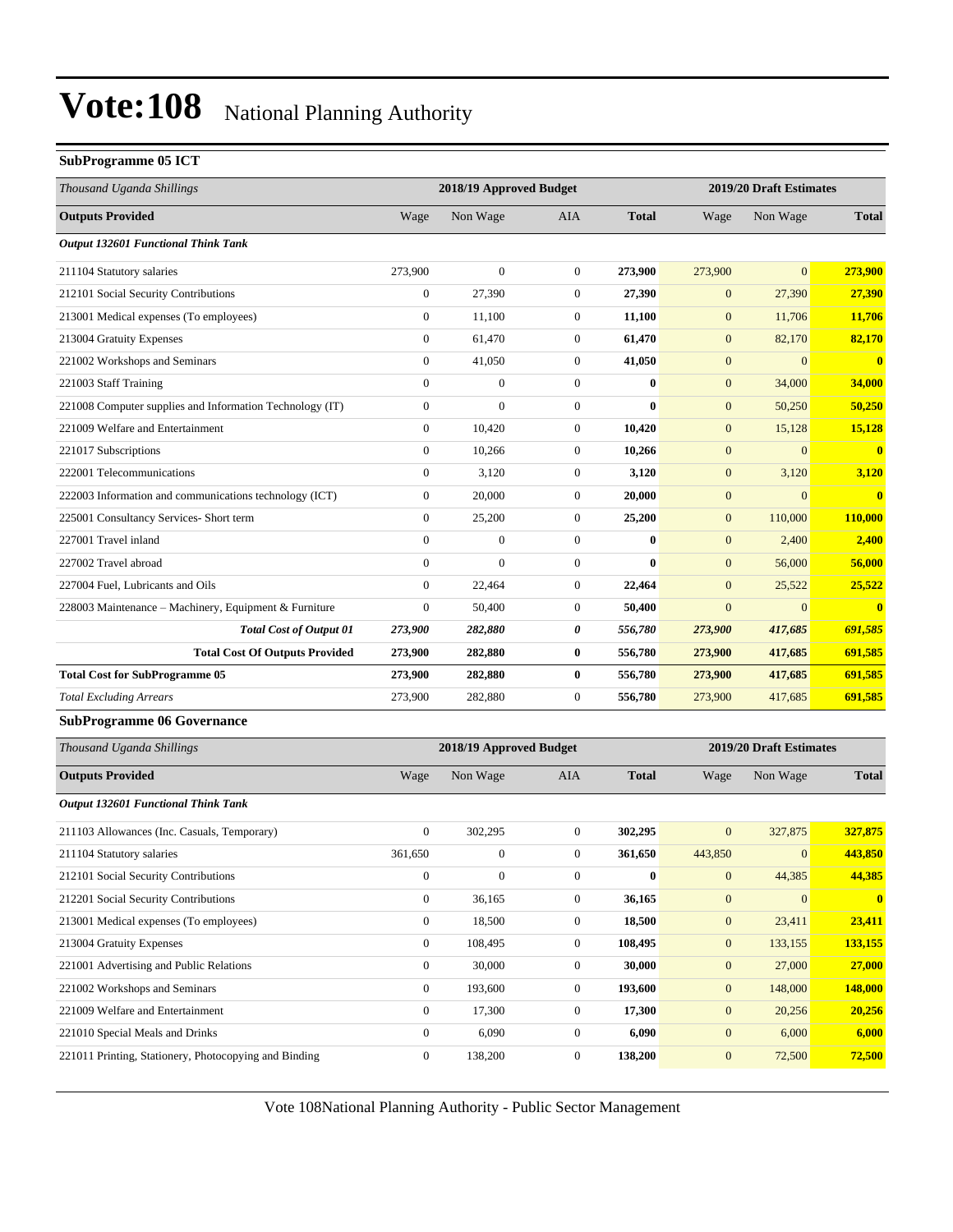| 221017 Subscriptions                    | $\mathbf{0}$ | 940,000   | $\mathbf{0}$ | 940,000   | $\mathbf{0}$ | 774,000   | 774,000      |
|-----------------------------------------|--------------|-----------|--------------|-----------|--------------|-----------|--------------|
| 222001 Telecommunications               | $\mathbf{0}$ | 9,160     | $\mathbf{0}$ | 9,160     | $\mathbf{0}$ | 17,110    | 17,110       |
| 222002 Postage and Courier              | $\mathbf{0}$ | 10.000    | $\mathbf{0}$ | 10,000    | $\mathbf{0}$ | $\Omega$  | $\mathbf{0}$ |
| 225001 Consultancy Services- Short term | $\mathbf{0}$ | 152,750   | $\mathbf{0}$ | 152,750   | $\mathbf{0}$ | 78,800    | 78,800       |
| 227001 Travel inland                    | $\mathbf{0}$ | 129,682   | $\mathbf{0}$ | 129,682   | $\mathbf{0}$ | 36,180    | 36,180       |
| 227002 Travel abroad                    | $\mathbf{0}$ | 405,000   | $\mathbf{0}$ | 405,000   | $\mathbf{0}$ | 92,000    | 92,000       |
| 227004 Fuel, Lubricants and Oils        | $\mathbf{0}$ | 31,968    | $\Omega$     | 31,968    | $\mathbf{0}$ | 40,228    | 40,228       |
| <b>Total Cost of Output 01</b>          | 361,650      | 2,529,205 | 0            | 2,890,855 | 443,850      | 1,840,900 | 2,284,750    |
| <b>Total Cost Of Outputs Provided</b>   | 361,650      | 2,529,205 | $\bf{0}$     | 2,890,855 | 443,850      | 1,840,900 | 2,284,750    |
| <b>Total Cost for SubProgramme 06</b>   | 361,650      | 2,529,205 | 0            | 2,890,855 | 443,850      | 1,840,900 | 2,284,750    |
| <b>Total Excluding Arrears</b>          | 361,650      | 2,529,205 | $\mathbf{0}$ | 2,890,855 | 443,850      | 1,840,900 | 2,284,750    |

#### **SubProgramme 10 Research and Innovations**

| Thousand Uganda Shillings                             |                  | 2018/19 Approved Budget |                  |              |                  | 2019/20 Draft Estimates |              |
|-------------------------------------------------------|------------------|-------------------------|------------------|--------------|------------------|-------------------------|--------------|
| <b>Outputs Provided</b>                               | Wage             | Non Wage                | <b>AIA</b>       | <b>Total</b> | Wage             | Non Wage                | <b>Total</b> |
| Output 132601 Functional Think Tank                   |                  |                         |                  |              |                  |                         |              |
| 211103 Allowances (Inc. Casuals, Temporary)           | $\boldsymbol{0}$ | 70,100                  | $\boldsymbol{0}$ | 70,100       | $\boldsymbol{0}$ | 89,000                  | 89,000       |
| 211104 Statutory salaries                             | 349,200          | $\overline{0}$          | $\mathbf{0}$     | 349,200      | 333,528          | $\Omega$                | 333,528      |
| 212101 Social Security Contributions                  | $\mathbf{0}$     | 34,920                  | $\mathbf{0}$     | 34,920       | $\overline{0}$   | 33,353                  | 33,353       |
| 213001 Medical expenses (To employees)                | $\boldsymbol{0}$ | 18,500                  | $\mathbf{0}$     | 18,500       | $\mathbf{0}$     | 15,607                  | 15,607       |
| 213004 Gratuity Expenses                              | $\overline{0}$   | 104,760                 | $\mathbf{0}$     | 104,760      | $\mathbf{0}$     | 100,058                 | 100,058      |
| 221001 Advertising and Public Relations               | $\overline{0}$   | 40,000                  | $\overline{0}$   | 40,000       | $\overline{0}$   | 40,000                  | 40,000       |
| 221002 Workshops and Seminars                         | $\overline{0}$   | $\overline{0}$          | $\mathbf{0}$     | $\bf{0}$     | $\overline{0}$   | 600                     | 600          |
| 221005 Hire of Venue (chairs, projector, etc)         | $\overline{0}$   | 10,600                  | $\mathbf{0}$     | 10,600       | $\mathbf{0}$     | 42,400                  | 42,400       |
| 221009 Welfare and Entertainment                      | $\overline{0}$   | 17,300                  | $\mathbf{0}$     | 17,300       | $\mathbf{0}$     | 13,504                  | 13,504       |
| 221011 Printing, Stationery, Photocopying and Binding | $\overline{0}$   | 9,000                   | $\overline{0}$   | 9,000        | $\overline{0}$   | 16,000                  | 16,000       |
| 221017 Subscriptions                                  | $\overline{0}$   | 25,500                  | $\overline{0}$   | 25,500       | $\mathbf{0}$     | 25,500                  | 25,500       |
| 222001 Telecommunications                             | $\overline{0}$   | 5,500                   | $\mathbf{0}$     | 5,500        | $\mathbf{0}$     | 4,290                   | 4,290        |
| 227001 Travel inland                                  | $\overline{0}$   | 18,200                  | $\overline{0}$   | 18,200       | $\overline{0}$   | 4,400                   | 4,400        |
| 227002 Travel abroad                                  | $\Omega$         | 10,000                  | $\overline{0}$   | 10,000       | $\overline{0}$   | 30,000                  | 30,000       |
| 227004 Fuel, Lubricants and Oils                      | $\overline{0}$   | 38,410                  | $\mathbf{0}$     | 38,410       | $\mathbf{0}$     | 38,719                  | 38,719       |
| <b>Total Cost of Output 01</b>                        | 349,200          | 402,790                 | 0                | 751,990      | 333,528          | 453,432                 | 786,960      |
| <b>Total Cost Of Outputs Provided</b>                 | 349,200          | 402,790                 | $\bf{0}$         | 751,990      | 333,528          | 453,432                 | 786,960      |
| <b>Total Cost for SubProgramme 10</b>                 | 349,200          | 402,790                 | $\bf{0}$         | 751,990      | 333,528          | 453,432                 | 786,960      |
| <b>Total Excluding Arrears</b>                        | 349,200          | 402,790                 | $\mathbf{0}$     | 751,990      | 333,528          | 453,432                 | 786,960      |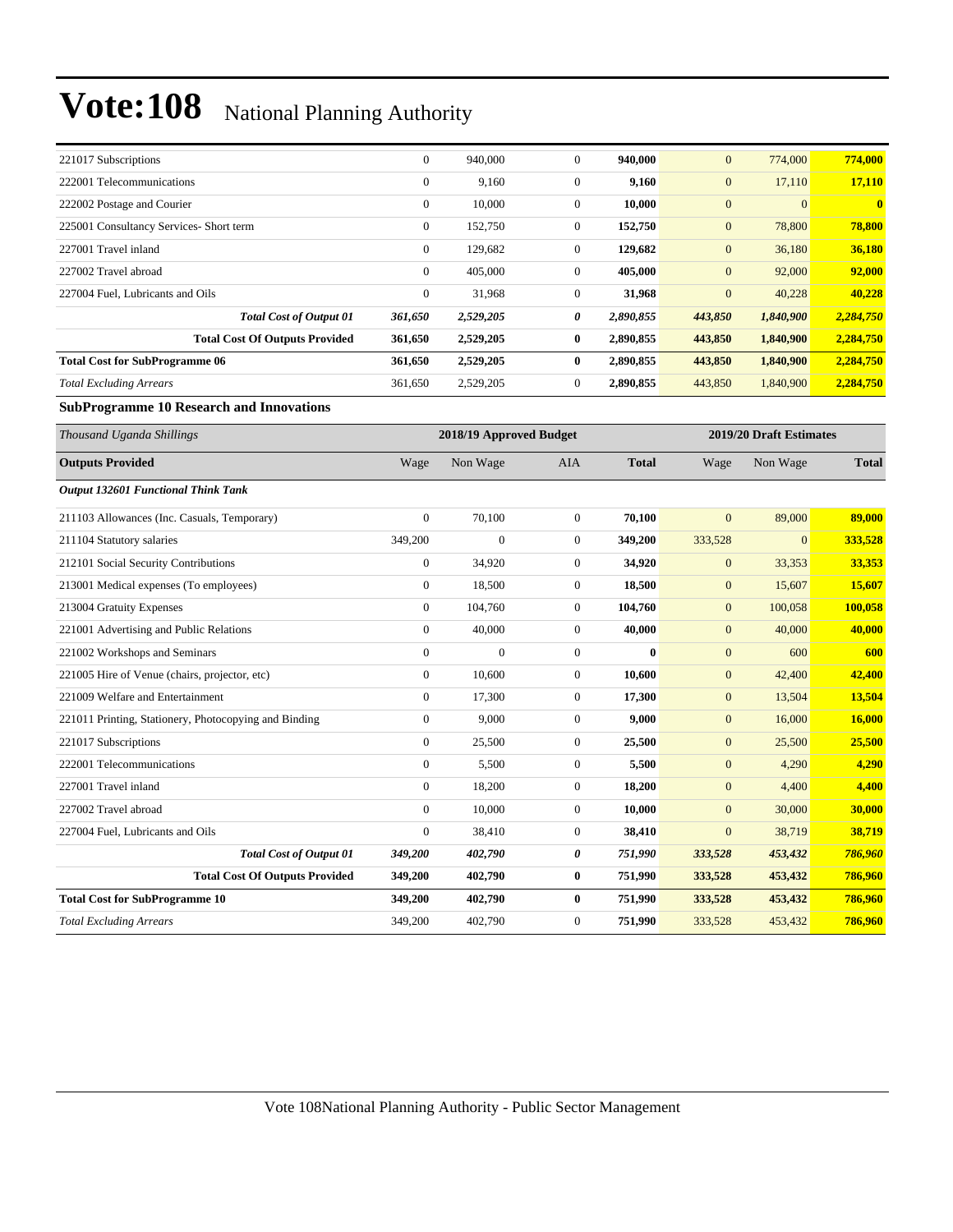#### **SubProgramme 11 Monitoring and Evaluations**

| Thousand Uganda Shillings                             |                  | 2018/19 Approved Budget |                |              |                | 2019/20 Draft Estimates |              |  |
|-------------------------------------------------------|------------------|-------------------------|----------------|--------------|----------------|-------------------------|--------------|--|
| <b>Outputs Provided</b>                               | Wage             | Non Wage                | <b>AIA</b>     | <b>Total</b> | Wage           | Non Wage                | <b>Total</b> |  |
| <b>Output 132601 Functional Think Tank</b>            |                  |                         |                |              |                |                         |              |  |
| 211103 Allowances (Inc. Casuals, Temporary)           | $\overline{0}$   | 39,900                  | $\theta$       | 39,900       | $\overline{0}$ | 35,500                  | 35,500       |  |
| 211104 Statutory salaries                             | 531,960          | $\overline{0}$          | $\theta$       | 531,960      | 450,060        | $\mathbf{0}$            | 450,060      |  |
| 212101 Social Security Contributions                  | $\boldsymbol{0}$ | 53,196                  | $\theta$       | 53,196       | $\mathbf{0}$   | 45,006                  | 45,006       |  |
| 213001 Medical expenses (To employees)                | $\overline{0}$   | 22,200                  | $\overline{0}$ | 22,200       | $\mathbf{0}$   | 19,509                  | 19,509       |  |
| 213004 Gratuity Expenses                              | $\overline{0}$   | 159,588                 | $\overline{0}$ | 159,588      | $\mathbf{0}$   | 135,018                 | 135,018      |  |
| 221001 Advertising and Public Relations               | $\overline{0}$   | 19,200                  | $\overline{0}$ | 19,200       | $\mathbf{0}$   | $\mathbf{0}$            | $\mathbf{0}$ |  |
| 221002 Workshops and Seminars                         | $\overline{0}$   | 442,970                 | $\overline{0}$ | 442,970      | $\mathbf{0}$   | 164,000                 | 164,000      |  |
| 221009 Welfare and Entertainment                      | $\overline{0}$   | 20,740                  | $\theta$       | 20,740       | $\mathbf{0}$   | 16,880                  | 16,880       |  |
| 221011 Printing, Stationery, Photocopying and Binding | $\boldsymbol{0}$ | 127,375                 | $\overline{0}$ | 127,375      | $\mathbf{0}$   | 47,000                  | 47,000       |  |
| 222001 Telecommunications                             | $\overline{0}$   | 5,520                   | $\overline{0}$ | 5,520        | $\mathbf{0}$   | 4,560                   | 4,560        |  |
| 225001 Consultancy Services- Short term               | $\overline{0}$   | 2,700,000               | $\overline{0}$ | 2,700,000    | $\mathbf{0}$   | 638,400                 | 638,400      |  |
| 227001 Travel inland                                  | $\overline{0}$   | 100,000                 | $\overline{0}$ | 100,000      | $\overline{0}$ | 362,355                 | 362,355      |  |
| 227002 Travel abroad                                  | $\overline{0}$   | 150,000                 | $\overline{0}$ | 150,000      | $\mathbf{0}$   | $\overline{0}$          | $\mathbf{0}$ |  |
| 227004 Fuel, Lubricants and Oils                      | $\mathbf{0}$     | $\overline{0}$          | $\theta$       | $\mathbf{0}$ | $\overline{0}$ | 42,209                  | 42,209       |  |
| <b>Total Cost of Output 01</b>                        | 531,960          | 3,840,689               | 0              | 4,372,649    | 450,060        | 1,510,437               | 1,960,497    |  |
| <b>Total Cost Of Outputs Provided</b>                 | 531,960          | 3,840,689               | $\bf{0}$       | 4,372,649    | 450,060        | 1,510,437               | 1,960,497    |  |
| <b>Total Cost for SubProgramme 11</b>                 | 531,960          | 3,840,689               | $\mathbf{0}$   | 4,372,649    | 450,060        | 1,510,437               | 1,960,497    |  |
| <b>Total Excluding Arrears</b>                        | 531,960          | 3,840,689               | $\overline{0}$ | 4,372,649    | 450,060        | 1,510,437               | 1,960,497    |  |
| $C_{\rm m}$ is $D_{\rm m}$ .<br>$-12.55$              |                  |                         |                |              |                |                         |              |  |

#### **SubProgramme 12 Macroeconomics**

| Thousand Uganda Shillings                                |              | 2018/19 Approved Budget |                |              |                | 2019/20 Draft Estimates |              |
|----------------------------------------------------------|--------------|-------------------------|----------------|--------------|----------------|-------------------------|--------------|
| <b>Outputs Provided</b>                                  | Wage         | Non Wage                | <b>AIA</b>     | <b>Total</b> | Wage           | Non Wage                | <b>Total</b> |
| <b>Output 132601 Functional Think Tank</b>               |              |                         |                |              |                |                         |              |
| 211103 Allowances (Inc. Casuals, Temporary)              | $\mathbf{0}$ | 62,588                  | $\Omega$       | 62,588       | $\mathbf{0}$   | 192,985                 | 192,985      |
| 211104 Statutory salaries                                | 258,510      | $\overline{0}$          | $\overline{0}$ | 258,510      | 552,510        | $\overline{0}$          | 552,510      |
| 212101 Social Security Contributions                     | $\bf{0}$     | 25,851                  | $\overline{0}$ | 25,851       | $\mathbf{0}$   | 55,251                  | 55,251       |
| 213001 Medical expenses (To employees)                   | $\bf{0}$     | 15,360                  | $\overline{0}$ | 15,360       | $\mathbf{0}$   | 31,215                  | 31,215       |
| 213004 Gratuity Expenses                                 | $\mathbf{0}$ | 77,553                  | $\overline{0}$ | 77,553       | $\overline{0}$ | 165,753                 | 165,753      |
| 221002 Workshops and Seminars                            | $\mathbf{0}$ | 30,725                  | $\overline{0}$ | 30,725       | $\mathbf{0}$   | 59,500                  | 59,500       |
| 221003 Staff Training                                    | $\theta$     | $\overline{0}$          | $\mathbf{0}$   | $\bf{0}$     | $\mathbf{0}$   | 49,450                  | 49,450       |
| 221005 Hire of Venue (chairs, projector, etc)            | $\mathbf{0}$ | $\overline{0}$          | $\overline{0}$ | $\mathbf{0}$ | $\mathbf{0}$   | 8,000                   | 8,000        |
| 221008 Computer supplies and Information Technology (IT) | $\mathbf{0}$ | $\overline{0}$          | $\overline{0}$ | $\bf{0}$     | $\mathbf{0}$   | 15,000                  | 15,000       |
| 221009 Welfare and Entertainment                         | $\mathbf{0}$ | 13,860                  | $\overline{0}$ | 13,860       | $\mathbf{0}$   | 28,008                  | 28,008       |
| 221011 Printing, Stationery, Photocopying and Binding    | $\Omega$     | 41,600                  | $\overline{0}$ | 41,600       | $\mathbf{0}$   | 7,300                   | 7,300        |
| 222001 Telecommunications                                | $\mathbf{0}$ | 3,120                   | $\overline{0}$ | 3,120        | $\mathbf{0}$   | 7,200                   | 7,200        |
| 225001 Consultancy Services- Short term                  | $\mathbf{0}$ | $\boldsymbol{0}$        | $\theta$       | $\bf{0}$     | $\overline{0}$ | 136,550                 | 136,550      |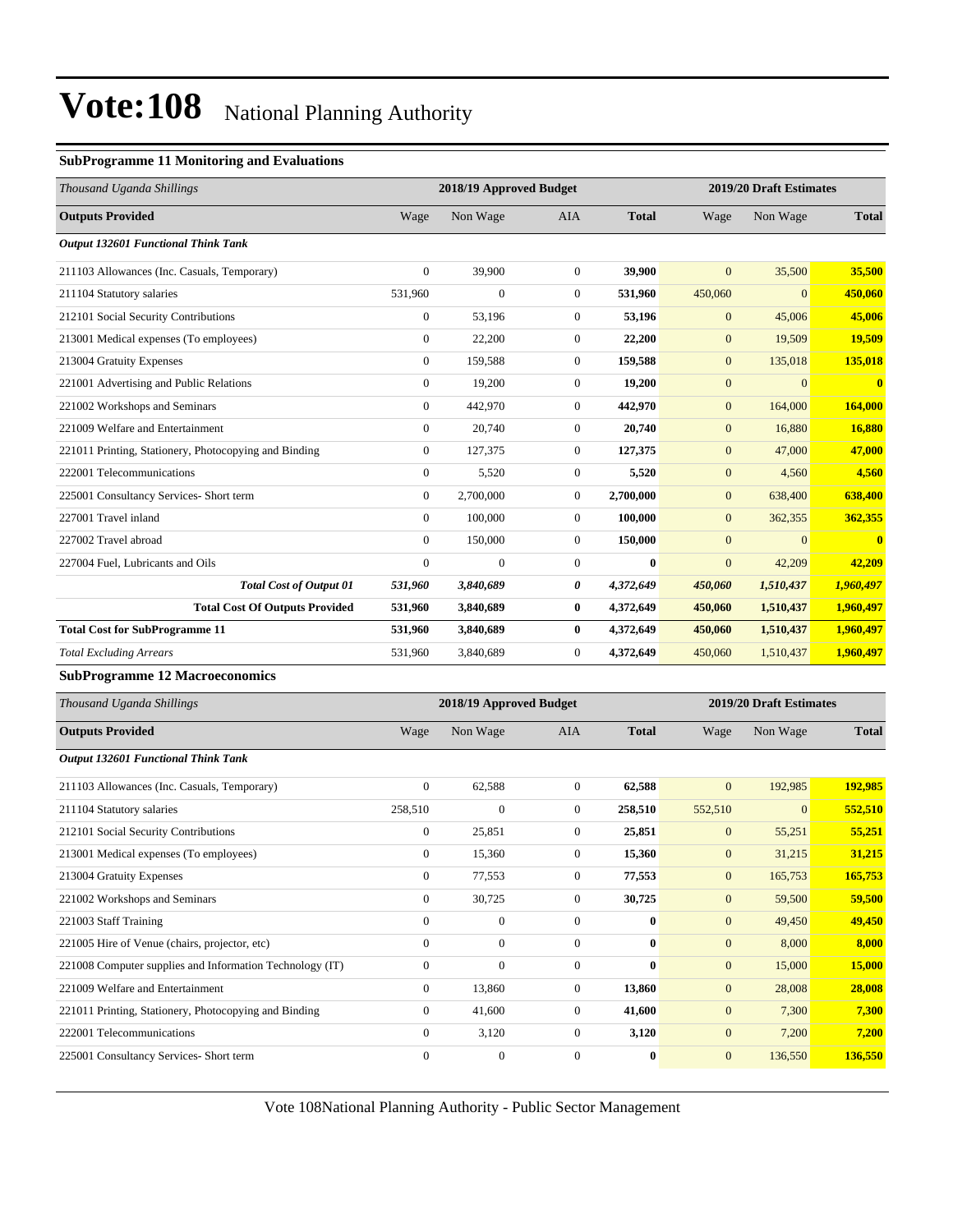| 226002 Licenses                                                                         | $\boldsymbol{0}$ | $\mathbf{0}$            | $\overline{0}$   | 0            | $\mathbf{0}$     | 90,000                  | 90,000                  |
|-----------------------------------------------------------------------------------------|------------------|-------------------------|------------------|--------------|------------------|-------------------------|-------------------------|
| 227001 Travel inland                                                                    | $\boldsymbol{0}$ | $\mathbf{0}$            | $\overline{0}$   | $\bf{0}$     | $\mathbf{0}$     | 21,200                  | 21,200                  |
| 227002 Travel abroad                                                                    | $\overline{0}$   | $\mathbf{0}$            | $\mathbf{0}$     | $\bf{0}$     | $\mathbf{0}$     | 44,000                  | 44,000                  |
| 227004 Fuel, Lubricants and Oils                                                        | $\overline{0}$   | 24,624                  | $\mathbf{0}$     | 24,624       | $\mathbf{0}$     | 58,702                  | 58,702                  |
| <b>Total Cost of Output 01</b>                                                          | 258,510          | 295,280                 | 0                | 553,790      | 552,510          | 970,113                 | 1,522,623               |
| <b>Total Cost Of Outputs Provided</b>                                                   | 258,510          | 295,280                 | $\bf{0}$         | 553,790      | 552,510          | 970,113                 | 1,522,623               |
| <b>Total Cost for SubProgramme 12</b>                                                   | 258,510          | 295,280                 | $\bf{0}$         | 553,790      | 552,510          | 970,113                 | 1,522,623               |
| <b>Total Excluding Arrears</b>                                                          | 258,510          | 295,280                 | $\theta$         | 553,790      | 552,510          | 970,113                 | 1,522,623               |
|                                                                                         |                  |                         |                  |              |                  |                         |                         |
|                                                                                         | GoU              | <b>External Fin</b>     | <b>AIA</b>       | <b>Total</b> | GoU              | <b>External Fin</b>     | <b>Total</b>            |
| <b>Total Cost for Programme 26</b>                                                      | 9,126,064        | $\bf{0}$                | $\bf{0}$         | 9,126,064    | 7,246,415        | $\bf{0}$                | 7,246,415               |
| <b>Total Excluding Arrears</b>                                                          | 9,126,064        | $\mathbf{0}$            | $\overline{0}$   | 9,126,064    | 7,246,415        | $\mathbf{0}$            | 7,246,415               |
| Programmme 27 General Management, Administration and Corporate Planning                 |                  |                         |                  |              |                  |                         |                         |
| <b>Recurrent Budget Estimates</b>                                                       |                  |                         |                  |              |                  |                         |                         |
| <b>SubProgramme 01 Head Quarters</b>                                                    |                  |                         |                  |              |                  |                         |                         |
| Thousand Uganda Shillings                                                               |                  | 2018/19 Approved Budget |                  |              |                  | 2019/20 Draft Estimates |                         |
| <b>Outputs Provided</b>                                                                 | Wage             | Non Wage                | AIA              | <b>Total</b> | Wage             | Non Wage                | <b>Total</b>            |
| Output 132702 Coordination of Global, Regional and Cross- Sectoral national Initiatives |                  |                         |                  |              |                  |                         |                         |
| 211103 Allowances (Inc. Casuals, Temporary)                                             | $\boldsymbol{0}$ | 59,573                  | $\mathbf{0}$     | 59,573       | $\overline{0}$   | 437,784                 | 437,784                 |
| 211104 Statutory salaries                                                               | 2,124,899        | $\mathbf{0}$            | $\mathbf{0}$     | 2,124,899    | 2,313,287        | $\boldsymbol{0}$        | 2,313,287               |
| 212101 Social Security Contributions                                                    | $\boldsymbol{0}$ | 212,490                 | $\boldsymbol{0}$ | 212,490      | $\mathbf{0}$     | 244,979                 | 244,979                 |
| 212201 Social Security Contributions                                                    | $\boldsymbol{0}$ | $\mathbf{0}$            | $\boldsymbol{0}$ | $\bf{0}$     | $\mathbf{0}$     | 105,663                 | 105,663                 |
| 213001 Medical expenses (To employees)                                                  | $\boldsymbol{0}$ | 78,000                  | $\mathbf{0}$     | 78,000       | $\mathbf{0}$     | $\mathbf{0}$            | $\bf{0}$                |
| 213004 Gratuity Expenses                                                                | $\boldsymbol{0}$ | 637,470                 | $\mathbf{0}$     | 637,470      | $\mathbf{0}$     | 734,936                 | 734,936                 |
| 221001 Advertising and Public Relations                                                 | $\boldsymbol{0}$ | 124,380                 | $\boldsymbol{0}$ | 124,380      | $\boldsymbol{0}$ | 194,720                 | 194,720                 |
| 221009 Welfare and Entertainment                                                        | $\boldsymbol{0}$ | 146,858                 | $\boldsymbol{0}$ | 146,858      | $\mathbf{0}$     | 223,120                 | 223,120                 |
| 221011 Printing, Stationery, Photocopying and Binding                                   | $\boldsymbol{0}$ | 170,000                 | $\mathbf{0}$     | 170,000      | $\mathbf{0}$     | $\mathbf{0}$            | $\overline{\mathbf{0}}$ |
| 221017 Subscriptions                                                                    | $\boldsymbol{0}$ | $\mathbf{0}$            | $\overline{0}$   | $\bf{0}$     | $\mathbf{0}$     | 2,500                   | 2,500                   |
| 222001 Telecommunications                                                               | $\boldsymbol{0}$ | 27,240                  | $\overline{0}$   | 27,240       | $\mathbf{0}$     | 105,840                 | 105,840                 |
| 225001 Consultancy Services- Short term                                                 | $\boldsymbol{0}$ | 30,180                  | $\boldsymbol{0}$ | 30,180       | $\boldsymbol{0}$ | 3,000                   | 3,000                   |
| 227001 Travel inland                                                                    | $\boldsymbol{0}$ | 59,590                  | $\boldsymbol{0}$ | 59,590       | $\boldsymbol{0}$ | 54,960                  | 54,960                  |
| 227002 Travel abroad                                                                    | $\boldsymbol{0}$ | 172,620                 | $\boldsymbol{0}$ | 172,620      | $\boldsymbol{0}$ | 1,129,120               | 1,129,120               |
| 227004 Fuel, Lubricants and Oils                                                        | $\boldsymbol{0}$ | 139,102                 | $\boldsymbol{0}$ | 139,102      | $\mathbf{0}$     | 230,592                 | 230,592                 |
| <b>Total Cost of Output 02</b>                                                          | 2,124,899        | 1,857,503               | 0                | 3,982,402    | 2,313,287        | 3,467,213               | 5,780,500               |
| <b>Total Cost Of Outputs Provided</b>                                                   | 2,124,899        | 1,857,503               | $\bf{0}$         | 3,982,402    | 2,313,287        | 3,467,213               | 5,780,500               |
| <b>Total Cost for SubProgramme 01</b>                                                   | 2,124,899        | 1,857,503               | $\bf{0}$         | 3,982,402    | 2,313,287        | 3,467,213               | 5,780,500               |
| <b>Total Excluding Arrears</b>                                                          | 2,124,899        | 1,857,503               | $\boldsymbol{0}$ | 3,982,402    | 2,313,287        | 3,467,213               | 5,780,500               |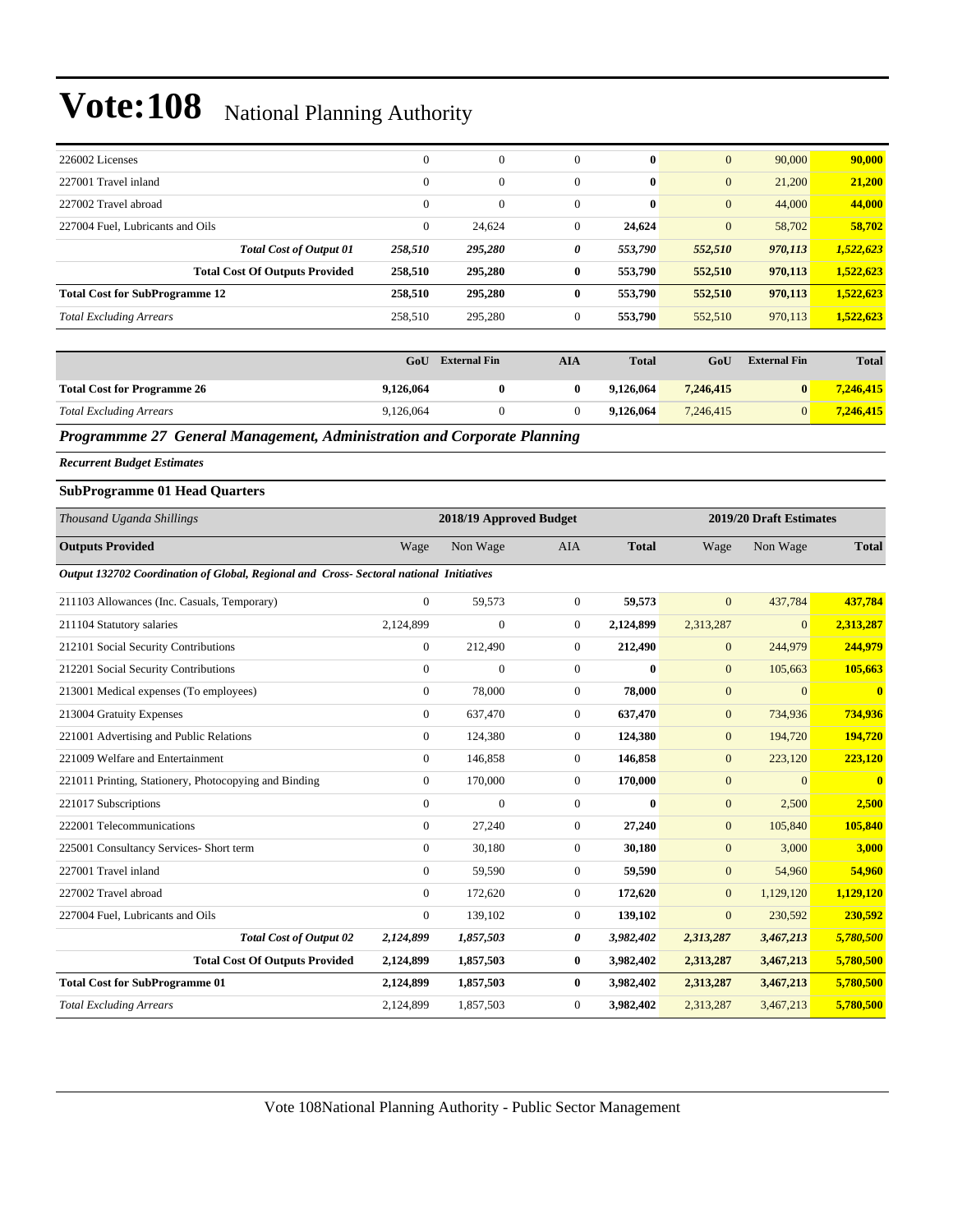#### **SubProgramme 02 Internal Audit Department**

| Thousand Uganda Shillings                                 |                | 2018/19 Approved Budget |                |              | 2019/20 Draft Estimates |                |              |
|-----------------------------------------------------------|----------------|-------------------------|----------------|--------------|-------------------------|----------------|--------------|
| <b>Outputs Provided</b>                                   | Wage           | Non Wage                | <b>AIA</b>     | <b>Total</b> | Wage                    | Non Wage       | <b>Total</b> |
| Output 132701 Finance and Administrative Support Services |                |                         |                |              |                         |                |              |
| 211104 Statutory salaries                                 | 309,773        | $\mathbf{0}$            | $\overline{0}$ | 309,773      | 405,773                 | $\overline{0}$ | 405,773      |
| 212101 Social Security Contributions                      | $\overline{0}$ | $\mathbf{0}$            | $\Omega$       | $\mathbf{0}$ | $\mathbf{0}$            | 40,577         | 40,577       |
| 213001 Medical expenses (To employees)                    | $\overline{0}$ | $\mathbf{0}$            | $\mathbf{0}$   | $\bf{0}$     | $\mathbf{0}$            | 23,411         | 23,411       |
| 213004 Gratuity Expenses                                  | $\overline{0}$ | $\mathbf{0}$            | $\mathbf{0}$   | $\mathbf{0}$ | $\mathbf{0}$            | 121,732        | 121,732      |
| 221002 Workshops and Seminars                             | $\overline{0}$ | 4,000                   | $\overline{0}$ | 4,000        | $\mathbf{0}$            | 4,000          | 4,000        |
| 221009 Welfare and Entertainment                          | $\overline{0}$ | $\mathbf{0}$            | $\mathbf{0}$   | $\mathbf{0}$ | $\mathbf{0}$            | 20,256         | 20,256       |
| 221017 Subscriptions                                      | $\overline{0}$ | 3,000                   | $\overline{0}$ | 3,000        | $\mathbf{0}$            | 3,500          | 3,500        |
| 222001 Telecommunications                                 | $\Omega$       | $\mathbf{0}$            | $\Omega$       | $\mathbf{0}$ | $\mathbf{0}$            | 5,040          | 5,040        |
| 225001 Consultancy Services- Short term                   | $\overline{0}$ | $\mathbf{0}$            | $\mathbf{0}$   | $\mathbf{0}$ | $\mathbf{0}$            | 40,000         | 40,000       |
| 227001 Travel inland                                      | $\overline{0}$ | 6,140                   | $\overline{0}$ | 6,140        | $\mathbf{0}$            | 6,140          | 6,140        |
| 227002 Travel abroad                                      | $\overline{0}$ | 16,400                  | $\overline{0}$ | 16,400       | $\mathbf{0}$            | 16,400         | 16,400       |
| 227004 Fuel, Lubricants and Oils                          | $\mathbf{0}$   | $\mathbf{0}$            | $\mathbf{0}$   | $\bf{0}$     | $\overline{0}$          | 48,589         | 48,589       |
| <b>Total Cost of Output 01</b>                            | 309,773        | 29,540                  | 0              | 339,313      | 405,773                 | 329,646        | 735,419      |
| <b>Total Cost Of Outputs Provided</b>                     | 309,773        | 29,540                  | $\bf{0}$       | 339,313      | 405,773                 | 329,646        | 735,419      |
| <b>Total Cost for SubProgramme 02</b>                     | 309,773        | 29,540                  | $\bf{0}$       | 339,313      | 405,773                 | 329,646        | 735,419      |
| <b>Total Excluding Arrears</b>                            | 309,773        | 29,540                  | $\mathbf{0}$   | 339,313      | 405,773                 | 329,646        | 735,419      |

**SubProgramme 03 Finance**

| Thousand Uganda Shillings                                 |                  | 2018/19 Approved Budget |                |              |              | 2019/20 Draft Estimates |              |  |
|-----------------------------------------------------------|------------------|-------------------------|----------------|--------------|--------------|-------------------------|--------------|--|
| <b>Outputs Provided</b>                                   | Wage             | Non Wage                | <b>AIA</b>     | <b>Total</b> | Wage         | Non Wage                | <b>Total</b> |  |
| Output 132701 Finance and Administrative Support Services |                  |                         |                |              |              |                         |              |  |
| 211103 Allowances (Inc. Casuals, Temporary)               | $\boldsymbol{0}$ | 46,000                  | $\overline{0}$ | 46,000       | $\mathbf{0}$ | 38,010                  | 38,010       |  |
| 211104 Statutory salaries                                 | 306,600          | $\mathbf{0}$            | $\overline{0}$ | 306,600      | 330,000      | $\overline{0}$          | 330,000      |  |
| 212101 Social Security Contributions                      | $\mathbf{0}$     | 30,660                  | $\overline{0}$ | 30,660       | $\mathbf{0}$ | 33,000                  | 33,000       |  |
| 213001 Medical expenses (To employees)                    | $\overline{0}$   | 14,800                  | $\overline{0}$ | 14,800       | $\mathbf{0}$ | 15,607                  | 15,607       |  |
| 213004 Gratuity Expenses                                  | $\mathbf{0}$     | 91,980                  | $\overline{0}$ | 91,980       | $\mathbf{0}$ | 99,000                  | 99,000       |  |
| 221003 Staff Training                                     | $\mathbf{0}$     | 12,000                  | $\overline{0}$ | 12,000       | $\mathbf{0}$ | 12,000                  | 12,000       |  |
| 221009 Welfare and Entertainment                          | $\mathbf{0}$     | 13,860                  | $\Omega$       | 13,860       | $\mathbf{0}$ | 13,504                  | 13,504       |  |
| 221011 Printing, Stationery, Photocopying and Binding     | $\boldsymbol{0}$ | 9,000                   | $\overline{0}$ | 9,000        | $\mathbf{0}$ | 2,000                   | 2,000        |  |
| 221016 IFMS Recurrent costs                               | $\mathbf{0}$     | 52,502                  | $\overline{0}$ | 52,502       | $\mathbf{0}$ | 35,962                  | 35,962       |  |
| 221017 Subscriptions                                      | $\mathbf{0}$     | 3,000                   | $\overline{0}$ | 3,000        | $\mathbf{0}$ | 6,000                   | 6,000        |  |
| 222001 Telecommunications                                 | $\mathbf{0}$     | 7,120                   | $\overline{0}$ | 7,120        | $\mathbf{0}$ | 5,120                   | 5,120        |  |
| 227001 Travel inland                                      | $\overline{0}$   | 10,000                  | $\overline{0}$ | 10,000       | $\mathbf{0}$ | 10,000                  | 10,000       |  |
| 227002 Travel abroad                                      | $\overline{0}$   | 24,642                  | $\overline{0}$ | 24,642       | $\mathbf{0}$ | 58,000                  | 58,000       |  |
| 227004 Fuel, Lubricants and Oils                          | $\Omega$         | 28,944                  | $\Omega$       | 28,944       | $\mathbf{0}$ | 31,708                  | 31,708       |  |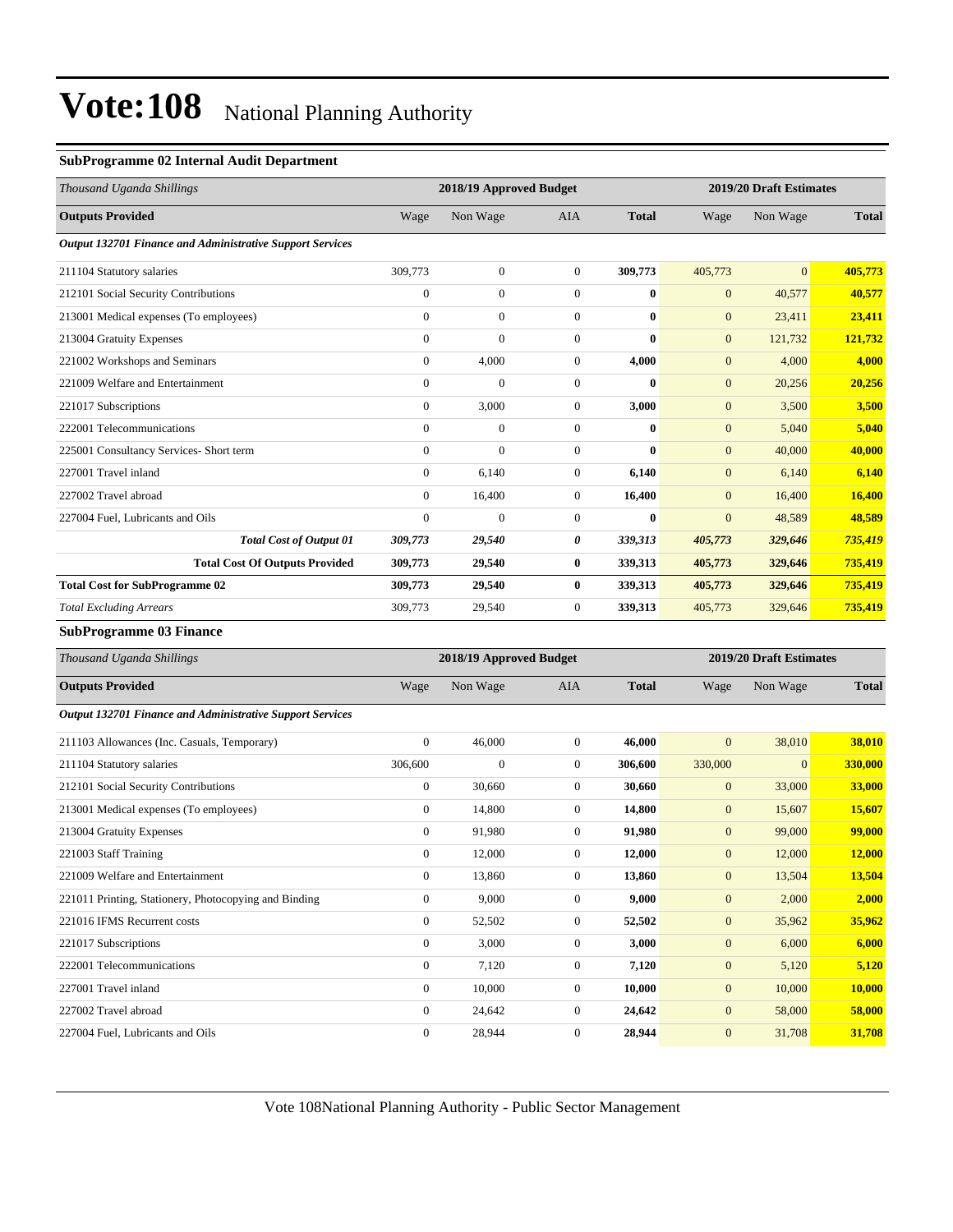| 228003 Maintenance – Machinery, Equipment & Furniture     | $\mathbf{0}$     | 3,200                   | $\overline{0}$   | 3,200        | $\mathbf{0}$     | $\mathbf{0}$            | $\mathbf{0}$            |
|-----------------------------------------------------------|------------------|-------------------------|------------------|--------------|------------------|-------------------------|-------------------------|
| <b>Total Cost of Output 01</b>                            | 306,600          | 347,708                 | 0                | 654,308      | 330,000          | 359,911                 | 689,911                 |
| <b>Total Cost Of Outputs Provided</b>                     | 306,600          | 347,708                 | $\bf{0}$         | 654,308      | 330,000          | 359,911                 | 689,911                 |
| <b>Total Cost for SubProgramme 03</b>                     | 306,600          | 347,708                 | $\bf{0}$         | 654,308      | 330,000          | 359,911                 | 689,911                 |
| <b>Total Excluding Arrears</b>                            | 306,600          | 347,708                 | $\boldsymbol{0}$ | 654,308      | 330,000          | 359,911                 | 689,911                 |
| <b>SubProgramme 04 Human Resource and Administration</b>  |                  |                         |                  |              |                  |                         |                         |
| Thousand Uganda Shillings                                 |                  | 2018/19 Approved Budget |                  |              |                  | 2019/20 Draft Estimates |                         |
| <b>Outputs Provided</b>                                   | Wage             | Non Wage                | AIA              | <b>Total</b> | Wage             | Non Wage                | <b>Total</b>            |
| Output 132701 Finance and Administrative Support Services |                  |                         |                  |              |                  |                         |                         |
| 211103 Allowances (Inc. Casuals, Temporary)               | $\mathbf{0}$     | 971,509                 | $\boldsymbol{0}$ | 971,509      | $\mathbf{0}$     | 118,721                 | 118,721                 |
| 211104 Statutory salaries                                 | 1,631,842        | $\mathbf{0}$            | $\boldsymbol{0}$ | 1,631,842    | 660,332          | $\mathbf{0}$            | 660,332                 |
| 212101 Social Security Contributions                      | $\boldsymbol{0}$ | 150,371                 | 0                | 150,371      | $\mathbf{0}$     | 66,033                  | 66,033                  |
| 212201 Social Security Contributions                      | $\boldsymbol{0}$ | 32,545                  | $\boldsymbol{0}$ | 32,545       | $\boldsymbol{0}$ | $\mathbf{0}$            | $\overline{\mathbf{0}}$ |
| 213001 Medical expenses (To employees)                    | $\boldsymbol{0}$ | 179,162                 | $\boldsymbol{0}$ | 179,162      | $\mathbf{0}$     | 73,528                  | 73,528                  |
| 213002 Incapacity, death benefits and funeral expenses    | $\boldsymbol{0}$ | 24,000                  | $\boldsymbol{0}$ | 24,000       | $\mathbf{0}$     | 112,000                 | 112,000                 |
| 213004 Gratuity Expenses                                  | $\boldsymbol{0}$ | 525,139                 | $\boldsymbol{0}$ | 525,139      | $\mathbf{0}$     | 198,100                 | 198,100                 |
| 221001 Advertising and Public Relations                   | $\boldsymbol{0}$ | 39,400                  | $\boldsymbol{0}$ | 39,400       | $\mathbf{0}$     | 5,000                   | 5,000                   |
| 221002 Workshops and Seminars                             | $\boldsymbol{0}$ | 89,750                  | $\boldsymbol{0}$ | 89,750       | $\mathbf{0}$     | 4,000                   | 4,000                   |
| 221003 Staff Training                                     | $\boldsymbol{0}$ | 240,000                 | $\boldsymbol{0}$ | 240,000      | $\mathbf{0}$     | 134,130                 | 134,130                 |
| 221004 Recruitment Expenses                               | $\mathbf{0}$     | $\mathbf{0}$            | $\boldsymbol{0}$ | $\bf{0}$     | $\mathbf{0}$     | 59,287                  | 59,287                  |
| 221007 Books, Periodicals & Newspapers                    | $\boldsymbol{0}$ | 42,736                  | $\boldsymbol{0}$ | 42,736       | $\mathbf{0}$     | 42,124                  | 42,124                  |
| 221008 Computer supplies and Information Technology (IT)  | $\boldsymbol{0}$ | $\boldsymbol{0}$        | $\boldsymbol{0}$ | $\bf{0}$     | $\mathbf{0}$     | 11,500                  | 11,500                  |
| 221009 Welfare and Entertainment                          | $\boldsymbol{0}$ | 128,960                 | $\boldsymbol{0}$ | 128,960      | $\mathbf{0}$     | 349,490                 | 349,490                 |
| 221010 Special Meals and Drinks                           | $\mathbf{0}$     | 65,190                  | $\boldsymbol{0}$ | 65,190       | $\mathbf{0}$     | $\mathbf{0}$            | $\overline{\mathbf{0}}$ |
| 221011 Printing, Stationery, Photocopying and Binding     | $\boldsymbol{0}$ | 29,380                  | $\boldsymbol{0}$ | 29,380       | $\mathbf{0}$     | 168,584                 | 168,584                 |
| 221012 Small Office Equipment                             | $\mathbf{0}$     | $\boldsymbol{0}$        | $\boldsymbol{0}$ | $\bf{0}$     | $\mathbf{0}$     | 17,300                  | 17,300                  |
| 221017 Subscriptions                                      | $\boldsymbol{0}$ | 14,260                  | $\boldsymbol{0}$ | 14,260       | $\mathbf{0}$     | 2,400                   | 2,400                   |
| 221020 IPPS Recurrent Costs                               | $\boldsymbol{0}$ | 15,600                  | $\boldsymbol{0}$ | 15,600       | $\mathbf{0}$     | 20,000                  | 20,000                  |
| 222001 Telecommunications                                 | $\boldsymbol{0}$ | 60,540                  | $\boldsymbol{0}$ | 60,540       | $\mathbf{0}$     | 9,840                   | 9,840                   |
| 222002 Postage and Courier                                | $\boldsymbol{0}$ | 6,400                   | $\boldsymbol{0}$ | 6,400        | $\mathbf{0}$     | 3,800                   | 3,800                   |
| 223002 Rates                                              | $\overline{0}$   | 24,000                  | $\boldsymbol{0}$ | 24,000       | $\boldsymbol{0}$ | 12,300                  | 12,300                  |
| 223004 Guard and Security services                        | $\mathbf{0}$     | 64,800                  | $\boldsymbol{0}$ | 64,800       | $\mathbf{0}$     | 86,400                  | 86,400                  |
| 223005 Electricity                                        | $\boldsymbol{0}$ | 72,000                  | $\boldsymbol{0}$ | 72,000       | $\mathbf{0}$     | 41,000                  | 41,000                  |
| 223006 Water                                              | $\overline{0}$   | 16,000                  | $\boldsymbol{0}$ | 16,000       | $\mathbf{0}$     | 16,400                  | 16,400                  |
| 225001 Consultancy Services- Short term                   | $\boldsymbol{0}$ | 236,000                 | $\boldsymbol{0}$ | 236,000      | $\boldsymbol{0}$ | $\mathbf{0}$            | $\mathbf{0}$            |
| 227001 Travel inland                                      | $\boldsymbol{0}$ | $\boldsymbol{0}$        | $\boldsymbol{0}$ | $\bf{0}$     | $\boldsymbol{0}$ | 2,400                   | 2,400                   |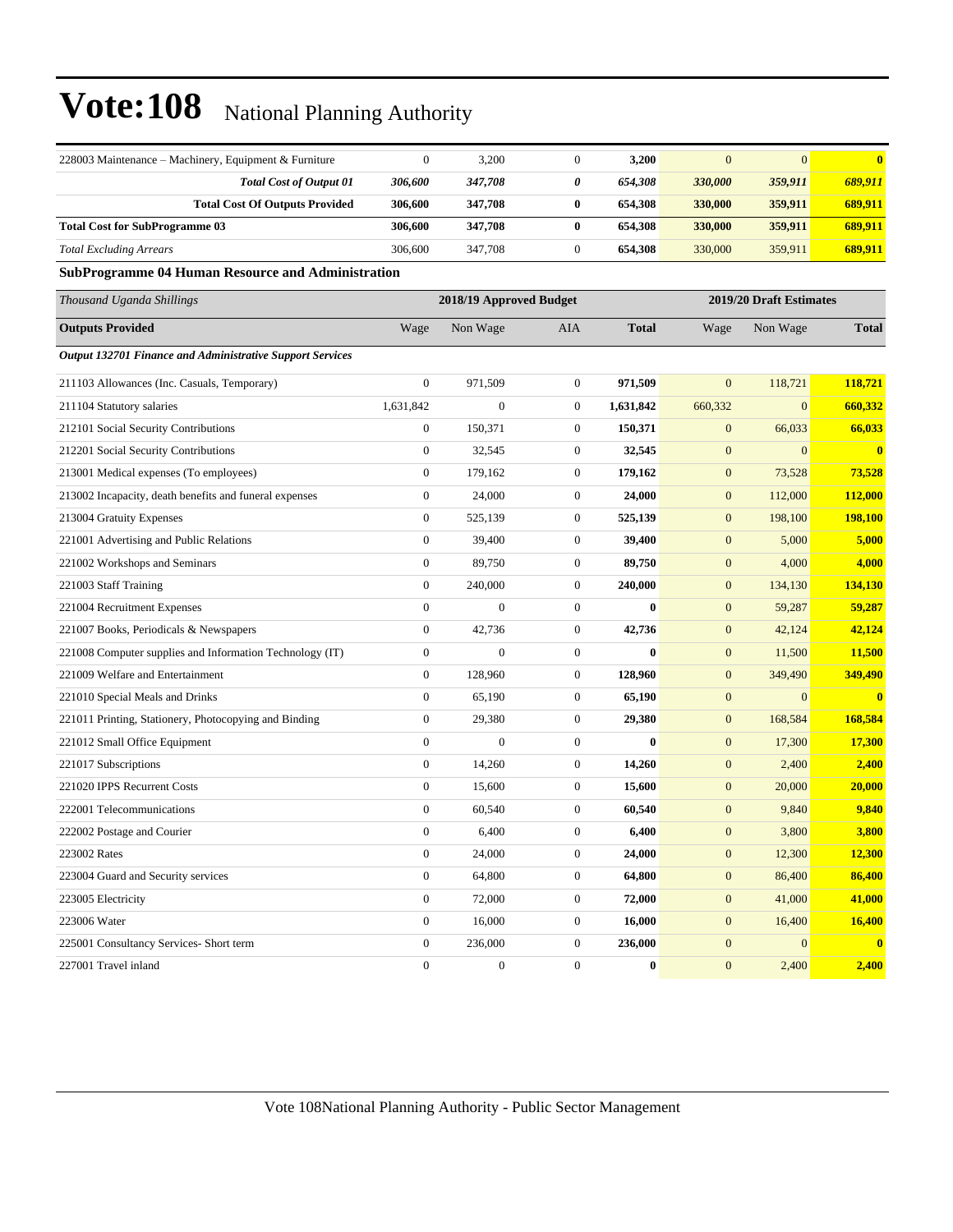| 227002 Travel abroad                                  | $\mathbf{0}$ | 10,000    | $\mathbf{0}$ | 10.000    | $\overline{0}$ | $\overline{0}$ | $\mathbf{0}$ |
|-------------------------------------------------------|--------------|-----------|--------------|-----------|----------------|----------------|--------------|
| 227004 Fuel, Lubricants and Oils                      | $\mathbf{0}$ | 234,652   | $\Omega$     | 234,652   | $\overline{0}$ | 85,401         | 85,401       |
| 228001 Maintenance - Civil                            | $\mathbf{0}$ | 69,066    | $\mathbf{0}$ | 69,066    | $\mathbf{0}$   | 115,100        | 115,100      |
| 228002 Maintenance - Vehicles                         | $\mathbf{0}$ | 136.920   | $\Omega$     | 136,920   | $\mathbf{0}$   | 263,100        | 263,100      |
| 228003 Maintenance – Machinery, Equipment & Furniture | $\mathbf{0}$ | 3,200     | $\mathbf{0}$ | 3,200     | $\overline{0}$ | 1,600          | 1,600        |
| <b>Total Cost of Output 01</b>                        | 1,631,842    | 3,481,579 | 0            | 5,113,422 | 660,332        | 2,019,538      | 2,679,870    |
| <b>Total Cost Of Outputs Provided</b>                 | 1,631,842    | 3,481,579 | 0            | 5,113,422 | 660,332        | 2,019,538      | 2,679,870    |
| <b>Total Cost for SubProgramme 04</b>                 | 1,631,842    | 3,481,579 | 0            | 5,113,422 | 660,332        | 2,019,538      | 2,679,870    |
| <b>Total Excluding Arrears</b>                        | 1,631,842    | 3,481,579 | $\mathbf{0}$ | 5,113,422 | 660,332        | 2,019,538      | 2,679,870    |

#### **SubProgramme 13 Corporate Planning**

| Thousand Uganda Shillings                                 |                | 2018/19 Approved Budget |                |              |                | 2019/20 Draft Estimates |                         |
|-----------------------------------------------------------|----------------|-------------------------|----------------|--------------|----------------|-------------------------|-------------------------|
| <b>Outputs Provided</b>                                   | Wage           | Non Wage                | AIA            | <b>Total</b> | Wage           | Non Wage                | <b>Total</b>            |
| Output 132701 Finance and Administrative Support Services |                |                         |                |              |                |                         |                         |
| 211103 Allowances (Inc. Casuals, Temporary)               | $\overline{0}$ | 18,500                  | $\overline{0}$ | 18,500       | $\mathbf{0}$   | 43,500                  | 43,500                  |
| 211104 Statutory salaries                                 | $\Omega$       | $\mathbf{0}$            | $\mathbf{0}$   | $\bf{0}$     | 136,500        | $\overline{0}$          | 136,500                 |
| 221002 Workshops and Seminars                             | $\overline{0}$ | 10,000                  | $\mathbf{0}$   | 10,000       | $\overline{0}$ | $\overline{0}$          | $\overline{\mathbf{0}}$ |
| 221003 Staff Training                                     | $\mathbf{0}$   | $\boldsymbol{0}$        | $\mathbf{0}$   | $\mathbf{0}$ | $\mathbf{0}$   | 30,400                  | 30,400                  |
| 221009 Welfare and Entertainment                          | $\mathbf{0}$   | $\mathbf{0}$            | $\mathbf{0}$   | $\bf{0}$     | $\mathbf{0}$   | 50,000                  | 50,000                  |
| 221011 Printing, Stationery, Photocopying and Binding     | $\overline{0}$ | 21,980                  | $\mathbf{0}$   | 21,980       | $\overline{0}$ | 37,500                  | 37,500                  |
| 227001 Travel inland                                      | $\mathbf{0}$   | $\mathbf{0}$            | $\mathbf{0}$   | $\bf{0}$     | $\mathbf{0}$   | 2,240                   | 2,240                   |
| 227002 Travel abroad                                      | $\mathbf{0}$   | $\mathbf{0}$            | $\mathbf{0}$   | $\bf{0}$     | $\mathbf{0}$   | 50,372                  | 50,372                  |
| <b>Total Cost of Output 01</b>                            | 0              | 50,480                  | 0              | 50,480       | 136,500        | 214,012                 | 350,512                 |
| <b>Total Cost Of Outputs Provided</b>                     | $\bf{0}$       | 50,480                  | $\bf{0}$       | 50,480       | 136,500        | 214,012                 | 350,512                 |
| <b>Total Cost for SubProgramme 13</b>                     | $\bf{0}$       | 50,480                  | $\bf{0}$       | 50,480       | 136,500        | 214,012                 | 350,512                 |
| <b>Total Excluding Arrears</b>                            | $\mathbf{0}$   | 50,480                  | $\mathbf{0}$   | 50,480       | 136,500        | 214,012                 | 350,512                 |
| _ _ _ _ _ _                                               |                |                         |                |              |                |                         |                         |

*Development Budget Estimates*

#### **Project 0361 National Planning Authority**

| Thousand Uganda Shillings                                              | 2019/20 Draft Estimates<br>2018/19 Approved Budget |                                                      |          |         |         |                       |         |  |
|------------------------------------------------------------------------|----------------------------------------------------|------------------------------------------------------|----------|---------|---------|-----------------------|---------|--|
| <b>Capital Purchases</b>                                               | <b>GoU</b> Dev't External Fin                      | <b>AIA</b><br>GoU Dev't External Fin<br><b>Total</b> |          |         |         | <b>Total</b>          |         |  |
| Output 132772 Government Buildings and Administrative Infrastructure   |                                                    |                                                      |          |         |         |                       |         |  |
| 312101 Non-Residential Buildings                                       | 500,168                                            | $\overline{0}$                                       | $\Omega$ | 500,168 | 414,168 | $\overline{0}$        | 414,168 |  |
| Total Cost Of Output 132772                                            | 500,168                                            | 0                                                    | 0        | 500,168 | 414,168 | $\boldsymbol{\theta}$ | 414,168 |  |
| Output 132775 Purchase of Motor Vehicles and Other Transport Equipment |                                                    |                                                      |          |         |         |                       |         |  |
| 312201 Transport Equipment                                             | 486,000                                            | $\Omega$                                             | $\Omega$ | 486,000 | 630,000 | $\overline{0}$        | 630,000 |  |
| Total Cost Of Output 132775                                            | 486.000                                            | 0                                                    | 0        | 486,000 | 630,000 | $\boldsymbol{\theta}$ | 630,000 |  |